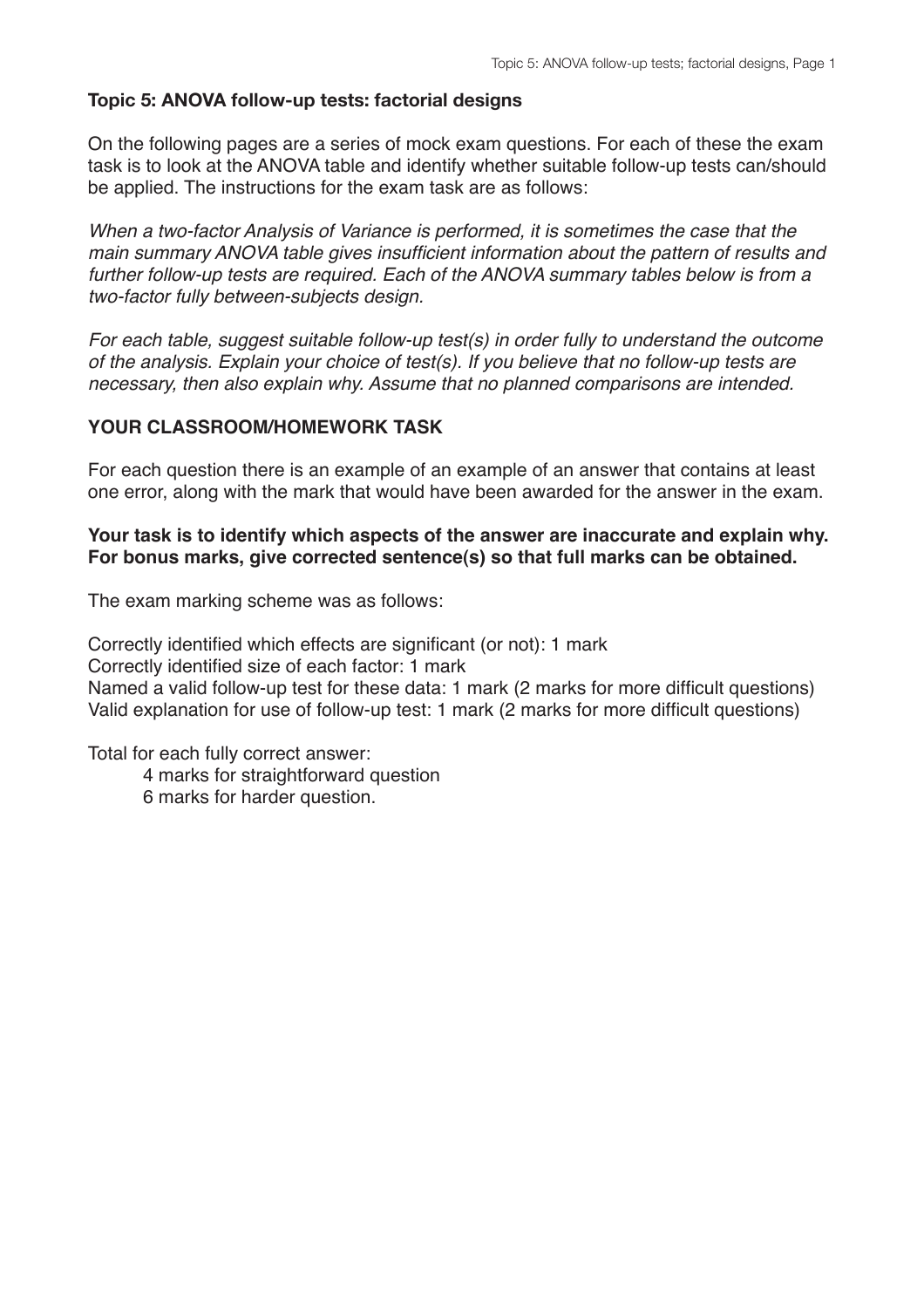| Source                           | Sum of<br><b>Squares</b> | Degrees of<br>Freedom | Variance<br>(Mean<br>Square) | $F$ -value | p-value<br>(sig. level) |
|----------------------------------|--------------------------|-----------------------|------------------------------|------------|-------------------------|
| А<br><b>FACTOR A</b>             | 3                        | 3                     | 1                            |            | p > .05                 |
| В<br><b>FACTOR B</b>             | 1                        | 1                     | 1                            | 1          | p > .05                 |
| <b>AxB</b><br><b>INTERACTION</b> |                          |                       |                              |            | p > .05                 |
| S/AB<br><b>WITHIN-GROUP</b>      | 20                       | 20                    |                              |            |                         |
| <b>TOTAL</b>                     | 25                       | 25                    |                              |            |                         |

In this 4x2 fully between-subjects design, Factor A has four levels and Factor B has two levels.

There is a no significant Main Effect for either factor and the interaction is not significant.

Because there are no significant effects no further follow-up tests are possible. For each factor the non-significant Main Effect indicates that the level means do not differ. The lack of a significant interaction indicates that there is no need to investigate the Simple Main Effects.

––––––––––––––––––––––––––––––––––––––––––––––––––––––––––––––––––––––––––––––––

––––––––––––––––––––––––––––––––––––––––––––––––––––––––––––––––––––––––––––––––

––––––––––––––––––––––––––––––––––––––––––––––––––––––––––––––––––––––––––––––––

––––––––––––––––––––––––––––––––––––––––––––––––––––––––––––––––––––––––––––––––

––––––––––––––––––––––––––––––––––––––––––––––––––––––––––––––––––––––––––––––––

––––––––––––––––––––––––––––––––––––––––––––––––––––––––––––––––––––––––––––––––

––––––––––––––––––––––––––––––––––––––––––––––––––––––––––––––––––––––––––––––––

––––––––––––––––––––––––––––––––––––––––––––––––––––––––––––––––––––––––––––––––

**3.5 marks /4**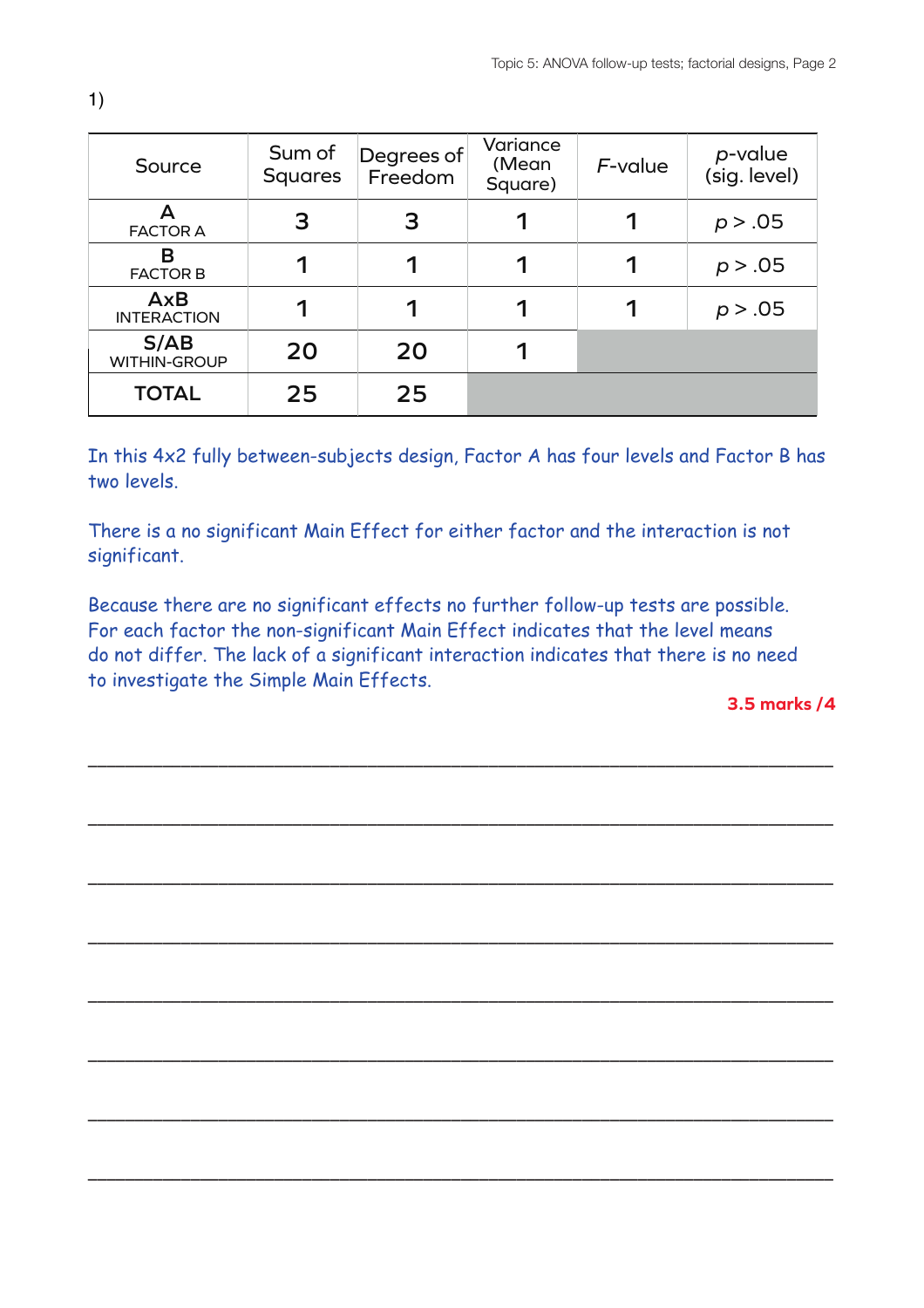| Source                           | Sum of<br><b>Squares</b> | Degrees of<br>Freedom | Variance<br>(Mean<br>Square) | $F$ -value | p-value<br>(sig. level) |
|----------------------------------|--------------------------|-----------------------|------------------------------|------------|-------------------------|
| А<br><b>FACTOR A</b>             |                          |                       | 1                            | ◀          | p > .05                 |
| В<br><b>FACTOR B</b>             | 1                        | 1                     | 1                            | 1          | p > .05                 |
| <b>AxB</b><br><b>INTERACTION</b> | 20                       |                       | 20                           | 20         | p < .01                 |
| S/AB<br><b>WITHIN-GROUP</b>      | 20                       | 20                    | 1                            |            |                         |
| <b>TOTAL</b>                     | 42                       | 23                    |                              |            |                         |

In this 2x2 fully between-subjects design, Factor A and Factor B each has two levels.

There is a no significant Main Effect for either factor but the interaction is significant.

The significant interaction indicates that the Main Effects are not influencing the dependent variable independently. However, because neither Main Effect is significant it is unlikely that any of the Simple Main Effects will be significant, therefore no further tests are necessary.

––––––––––––––––––––––––––––––––––––––––––––––––––––––––––––––––––––––––––––––––

––––––––––––––––––––––––––––––––––––––––––––––––––––––––––––––––––––––––––––––––

––––––––––––––––––––––––––––––––––––––––––––––––––––––––––––––––––––––––––––––––

––––––––––––––––––––––––––––––––––––––––––––––––––––––––––––––––––––––––––––––––

––––––––––––––––––––––––––––––––––––––––––––––––––––––––––––––––––––––––––––––––

––––––––––––––––––––––––––––––––––––––––––––––––––––––––––––––––––––––––––––––––

––––––––––––––––––––––––––––––––––––––––––––––––––––––––––––––––––––––––––––––––

––––––––––––––––––––––––––––––––––––––––––––––––––––––––––––––––––––––––––––––––

**2.5 marks /4**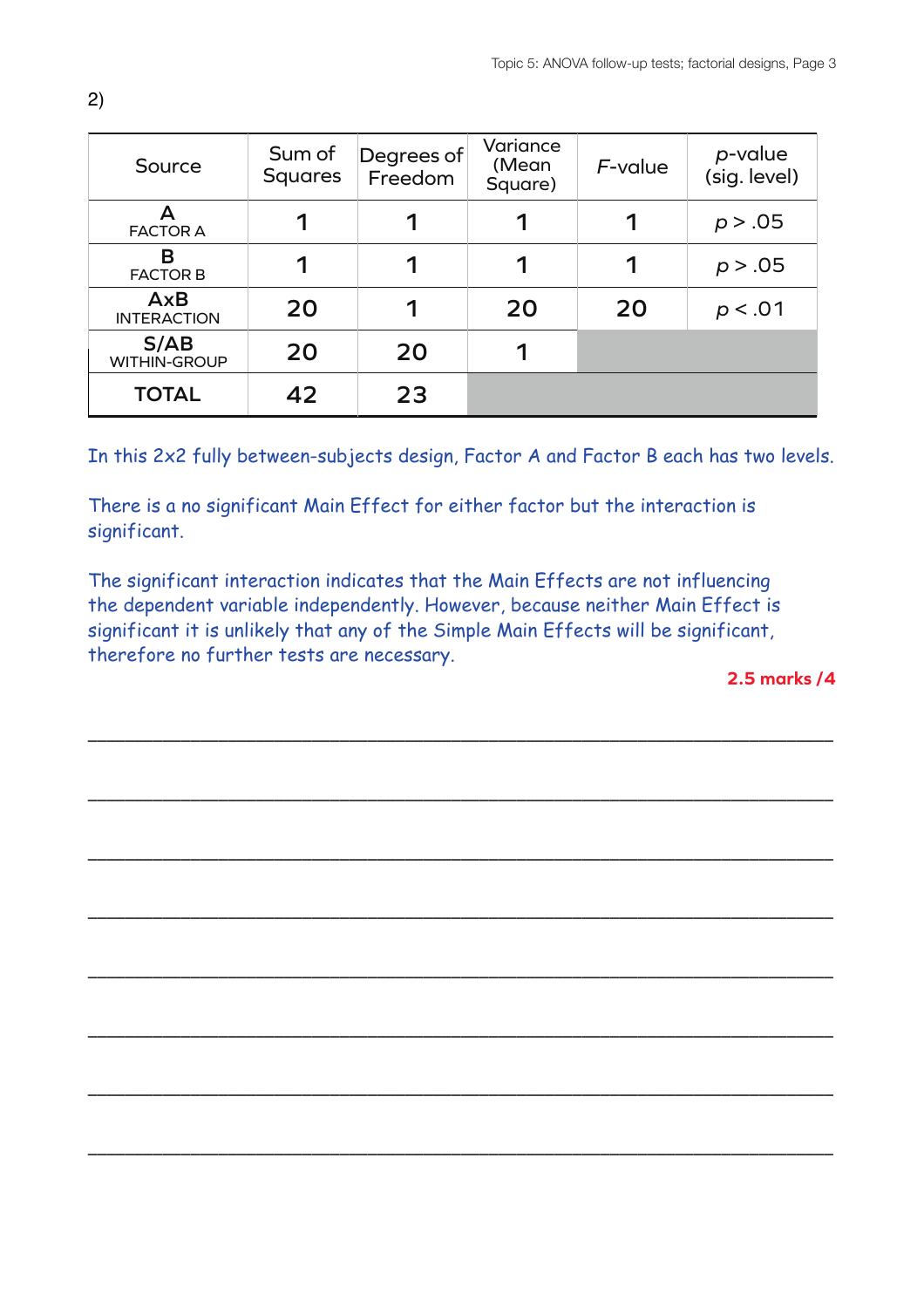| Source                      | Sum of<br><b>Squares</b> | Degrees of<br>Freedom | Variance<br>(Mean<br>Square) | $F$ -value | p-value<br>(sig. level) |
|-----------------------------|--------------------------|-----------------------|------------------------------|------------|-------------------------|
| А<br><b>FACTOR A</b>        | 3                        | 3                     | 1                            |            | p > .05                 |
| В<br><b>FACTOR B</b>        | 20                       | 1                     | 20                           | 20         | p < .01                 |
| AxB<br><b>INTERACTION</b>   |                          |                       |                              |            | p > .05                 |
| S/AB<br><b>WITHIN-GROUP</b> | 20                       | 20                    | 1                            |            |                         |
| <b>TOTAL</b>                | 44                       | 25                    |                              |            |                         |

In this 4x2 fully between-subjects design, Factor A has four levels and Factor B has two levels.

There is a significant Main Effect for Factor B but not Factor A and the interaction is not significant.

The lack of a significant interaction indicates that there is no need to investigate the Simple Main Effects. Instead, the significant difference for the pair of means for the Main Effect of Factor B can be interpreted directly. However, Factor A has four levels and therefore the results are ambiguous. The Tukey Test should be applied to this factor as a follow-up test to identify exactly which means differ significantly **2.5 marks /4**

––––––––––––––––––––––––––––––––––––––––––––––––––––––––––––––––––––––––––––––––

––––––––––––––––––––––––––––––––––––––––––––––––––––––––––––––––––––––––––––––––

––––––––––––––––––––––––––––––––––––––––––––––––––––––––––––––––––––––––––––––––

––––––––––––––––––––––––––––––––––––––––––––––––––––––––––––––––––––––––––––––––

––––––––––––––––––––––––––––––––––––––––––––––––––––––––––––––––––––––––––––––––

––––––––––––––––––––––––––––––––––––––––––––––––––––––––––––––––––––––––––––––––

––––––––––––––––––––––––––––––––––––––––––––––––––––––––––––––––––––––––––––––––

––––––––––––––––––––––––––––––––––––––––––––––––––––––––––––––––––––––––––––––––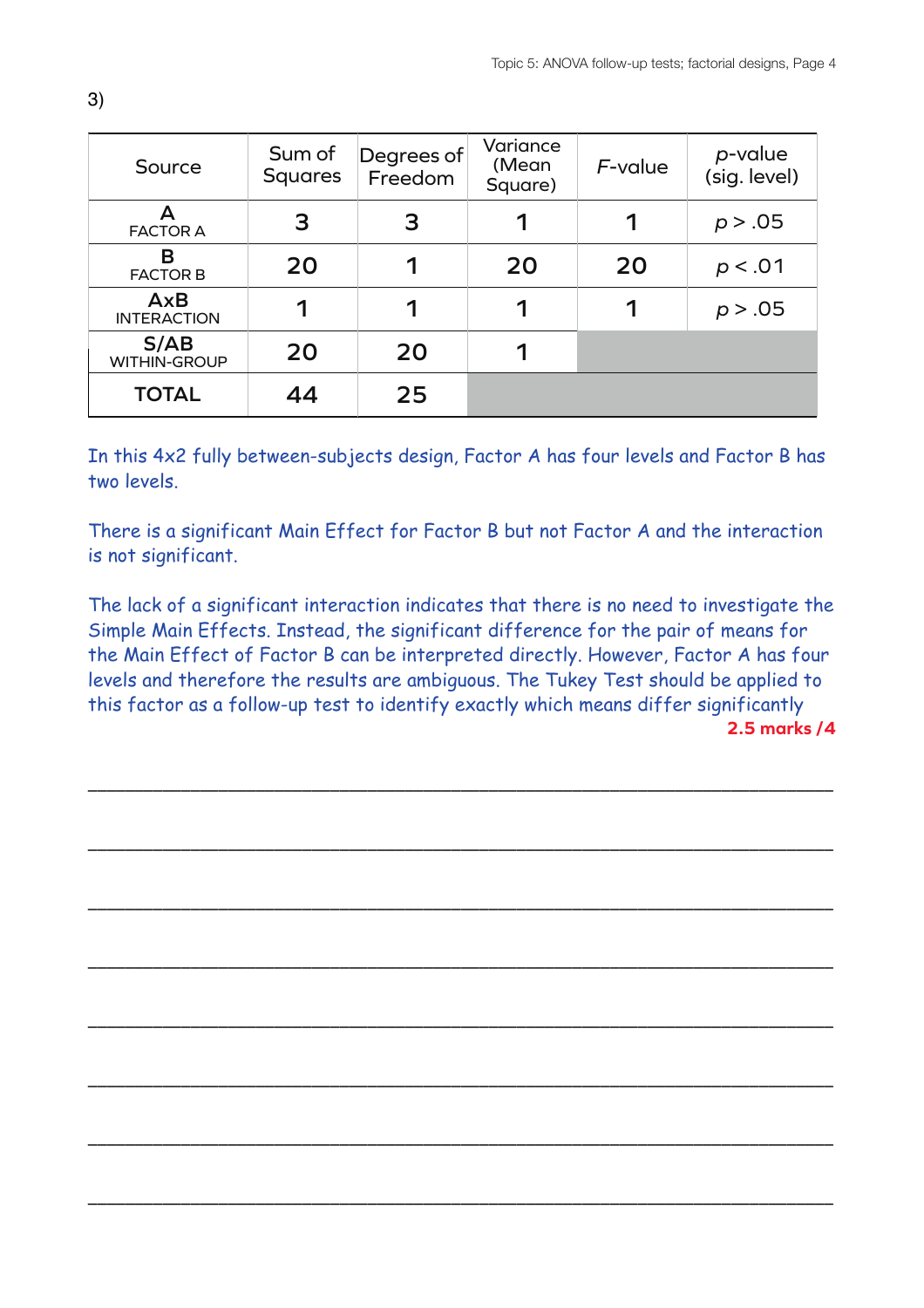| Source                           | Sum of<br><b>Squares</b> | Degrees of<br>Freedom | Variance<br>(Mean<br>Square) | $F$ -value | p-value<br>(sig. level) |
|----------------------------------|--------------------------|-----------------------|------------------------------|------------|-------------------------|
| А<br><b>FACTOR A</b>             | 60                       | 3                     | 20                           | 20         | p<.01                   |
| В<br><b>FACTOR B</b>             | 1                        | ◀                     | 1                            | 1          | p > .05                 |
| <b>AxB</b><br><b>INTERACTION</b> | 20                       |                       | 20                           | 20         | p < .01                 |
| S/AB<br><b>WITHIN-GROUP</b>      | 20                       | 20                    | 1                            |            |                         |
| <b>TOTAL</b>                     | 101                      | 25                    |                              |            |                         |

In this 4x2 fully between-subjects design, Factor A has four levels and Factor B has two levels.

There is a significant Main Effect for Factor A but not Factor B and the interaction is significant.

In this situation the significances of the Main Effects cannot be interpreted by themselves because the two factors are not influencing the dependent variable independently. Therefore, it is necessary to use additional *F* tests to investigate the six Simple Main Effects to identify the source of the interaction.

––––––––––––––––––––––––––––––––––––––––––––––––––––––––––––––––––––––––––––––––

––––––––––––––––––––––––––––––––––––––––––––––––––––––––––––––––––––––––––––––––

––––––––––––––––––––––––––––––––––––––––––––––––––––––––––––––––––––––––––––––––

––––––––––––––––––––––––––––––––––––––––––––––––––––––––––––––––––––––––––––––––

––––––––––––––––––––––––––––––––––––––––––––––––––––––––––––––––––––––––––––––––

––––––––––––––––––––––––––––––––––––––––––––––––––––––––––––––––––––––––––––––––

––––––––––––––––––––––––––––––––––––––––––––––––––––––––––––––––––––––––––––––––

––––––––––––––––––––––––––––––––––––––––––––––––––––––––––––––––––––––––––––––––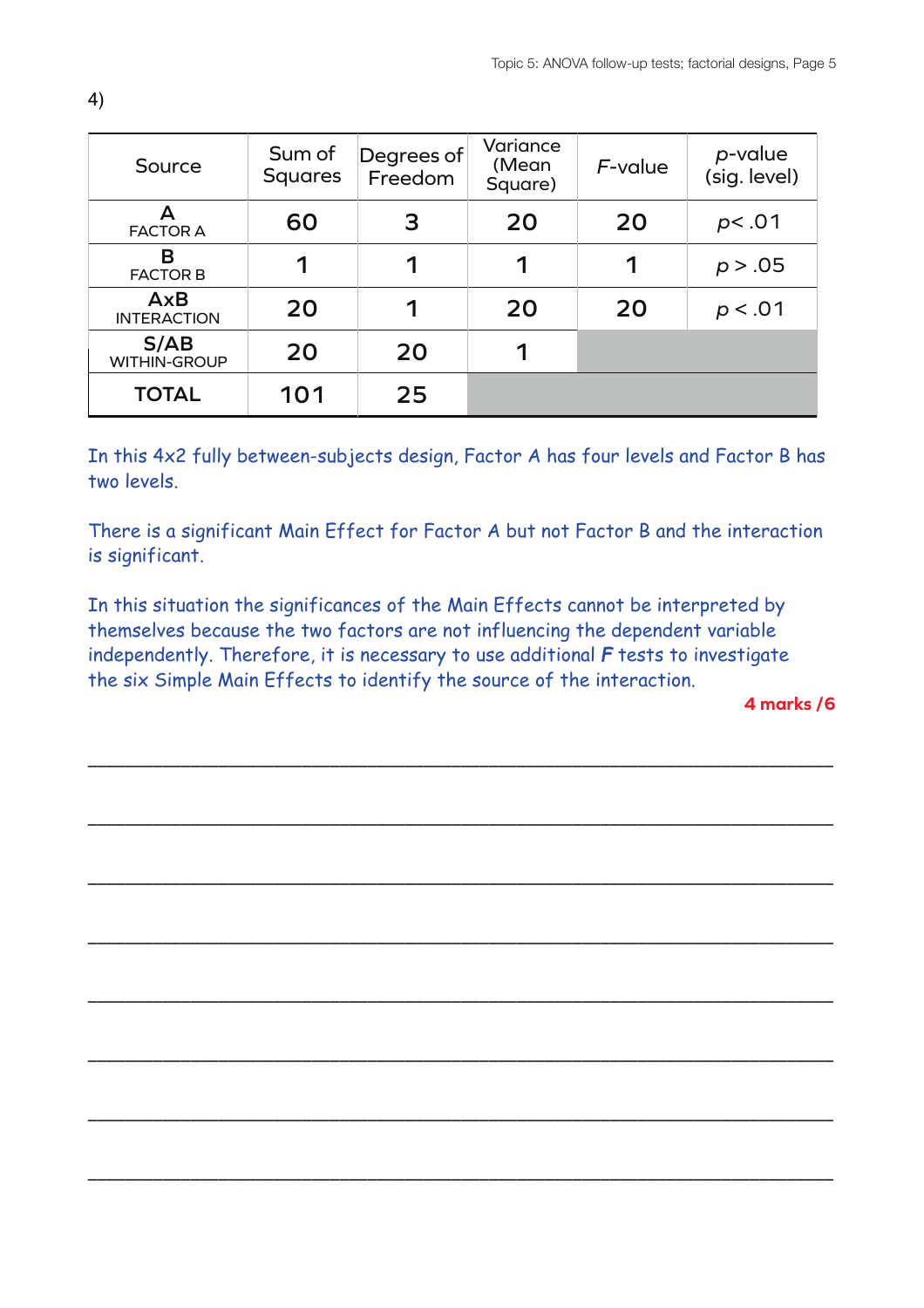| Source                      | Sum of<br><b>Squares</b> | Degrees of<br>Freedom | Variance<br>(Mean)<br>Square) | $F$ -value | p-value<br>(sig. level) |
|-----------------------------|--------------------------|-----------------------|-------------------------------|------------|-------------------------|
| А<br><b>FACTOR A</b>        | 20                       |                       | 20                            | 20         | p < .01                 |
| В<br><b>FACTOR B</b>        | 20                       | 1                     | 20                            | 20         | p < .01                 |
| AxB<br><b>INTERACTION</b>   | 1                        |                       | 1                             | 1          | p > .05                 |
| S/AB<br><b>WITHIN-GROUP</b> | 20                       | 20                    | 1                             |            |                         |
| <b>TOTAL</b>                | 61                       | 23                    |                               |            |                         |

In this 2x2 fully between-subjects design, Factor A and Factor B each has two levels

There is a significant Main Effect for both Factor A and Factor B but the interaction is not significant.

The lack of a significant interaction indicates that there is no need to investigate the Simple Main Effects because the two factors are influencing the dependent variable independently. However, because multiple comparisons have taken place, to control for Familywise Type I Error, the significance of each Main Effect should be confirmed using the Bonferroni adjustment, in other words dividing the significance level by three, the number of comparisons made on this table.

––––––––––––––––––––––––––––––––––––––––––––––––––––––––––––––––––––––––––––––––

––––––––––––––––––––––––––––––––––––––––––––––––––––––––––––––––––––––––––––––––

––––––––––––––––––––––––––––––––––––––––––––––––––––––––––––––––––––––––––––––––

––––––––––––––––––––––––––––––––––––––––––––––––––––––––––––––––––––––––––––––––

––––––––––––––––––––––––––––––––––––––––––––––––––––––––––––––––––––––––––––––––

––––––––––––––––––––––––––––––––––––––––––––––––––––––––––––––––––––––––––––––––

––––––––––––––––––––––––––––––––––––––––––––––––––––––––––––––––––––––––––––––––

––––––––––––––––––––––––––––––––––––––––––––––––––––––––––––––––––––––––––––––––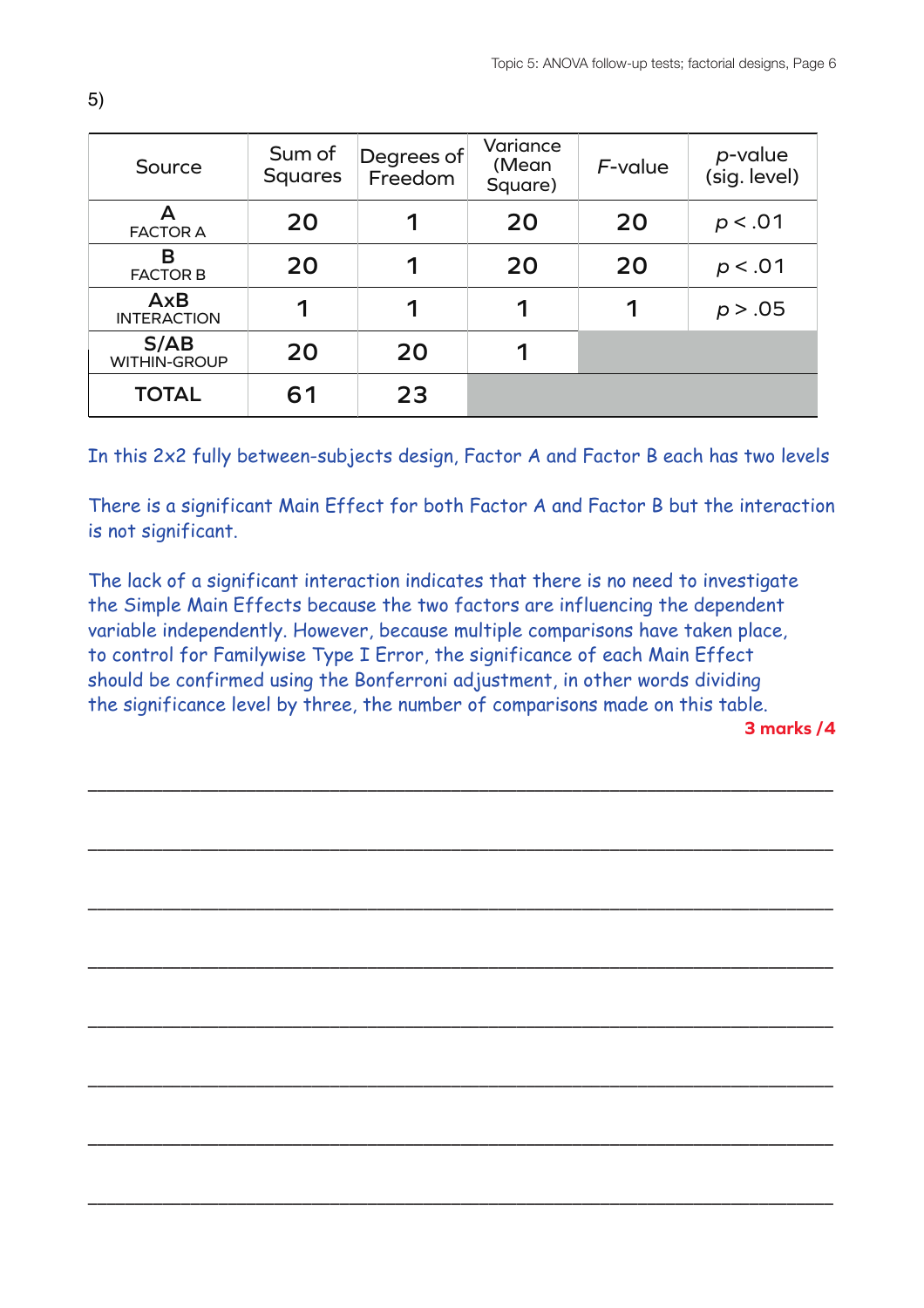| Source                      | Sum of<br><b>Squares</b> | Degrees of<br>Freedom | Variance<br>(Mean<br>Square) | $F$ -value | p-value<br>(sig. level) |
|-----------------------------|--------------------------|-----------------------|------------------------------|------------|-------------------------|
| А<br><b>FACTOR A</b>        | 60                       | 3                     | 20                           | 20         | p<.01                   |
| В<br><b>FACTOR B</b>        | 20                       | ◀                     | 20                           | 20         | p<.01                   |
| AxB<br><b>INTERACTION</b>   | 1                        |                       |                              |            | p > .05                 |
| S/AB<br><b>WITHIN-GROUP</b> | 20                       | 20                    | 1                            |            |                         |
| <b>TOTAL</b>                | 101                      | 25                    |                              |            |                         |

In this 4x2 fully between-subjects design, Factor A has four levels and Factor B has two levels.

There is a significant Main Effect for both Factor A and Factor B but the interaction is not significant.

No follow-up tests are necessary. The lack of a significant interaction indicates that there is no need to investigate the Simple Main Effects. The two factors are influencing the dependent variable independently. Therefore, the Main Effects can be interpreted directly.

––––––––––––––––––––––––––––––––––––––––––––––––––––––––––––––––––––––––––––––––

––––––––––––––––––––––––––––––––––––––––––––––––––––––––––––––––––––––––––––––––

––––––––––––––––––––––––––––––––––––––––––––––––––––––––––––––––––––––––––––––––

––––––––––––––––––––––––––––––––––––––––––––––––––––––––––––––––––––––––––––––––

––––––––––––––––––––––––––––––––––––––––––––––––––––––––––––––––––––––––––––––––

––––––––––––––––––––––––––––––––––––––––––––––––––––––––––––––––––––––––––––––––

––––––––––––––––––––––––––––––––––––––––––––––––––––––––––––––––––––––––––––––––

––––––––––––––––––––––––––––––––––––––––––––––––––––––––––––––––––––––––––––––––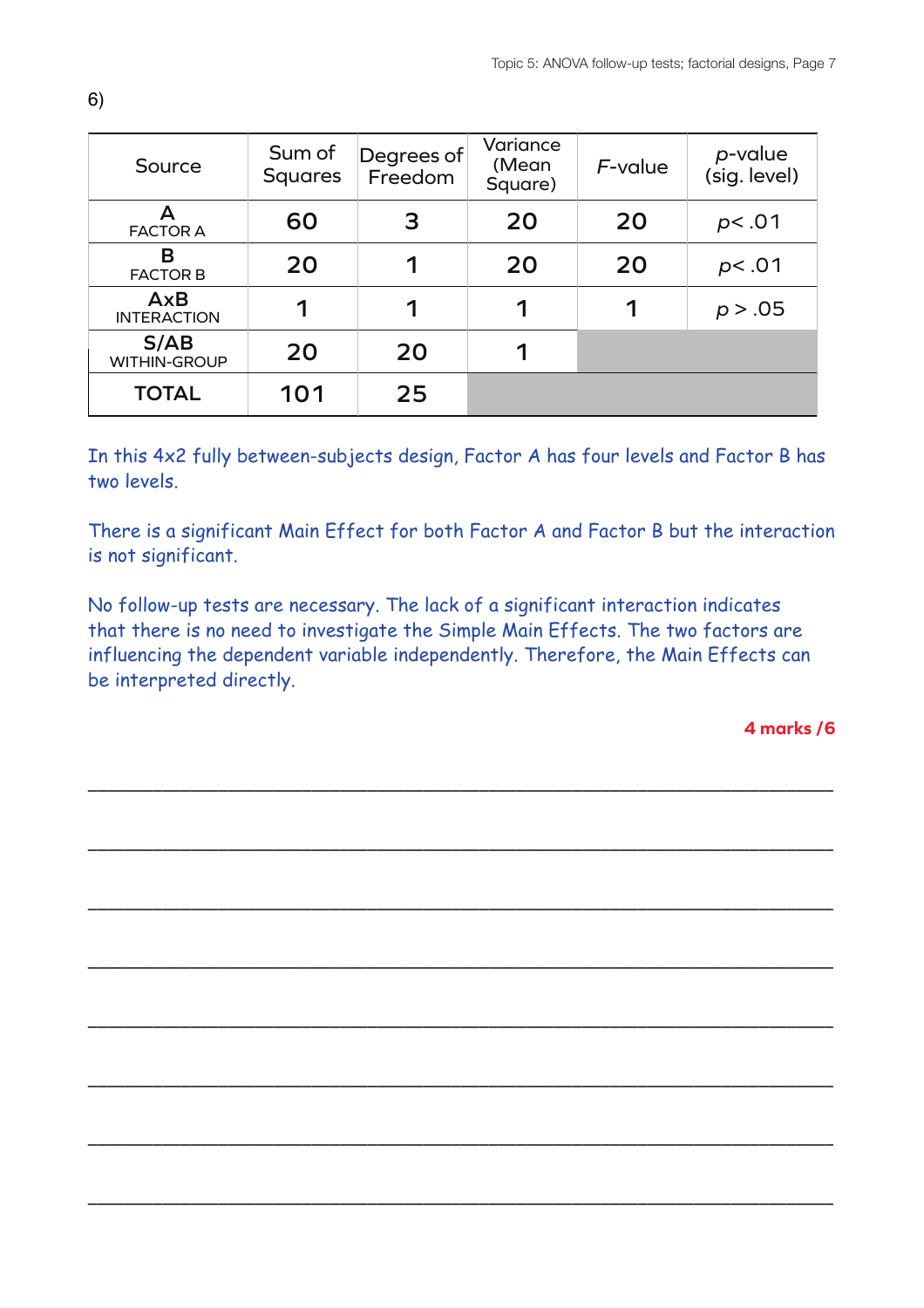| Source                    | Sum of<br><b>Squares</b> | Degrees of<br>Freedom | Variance<br>(Mean)<br>Square) | $F$ -value | p-value<br>(sig. level) |
|---------------------------|--------------------------|-----------------------|-------------------------------|------------|-------------------------|
| А<br><b>FACTOR A</b>      | 20                       |                       | 20                            | 20         | p < .01                 |
| В<br><b>FACTOR B</b>      | 20                       | 1                     | 20                            | 20         | p < .01                 |
| AxB<br><b>INTERACTION</b> | 20                       |                       | 20                            | 20         | p < .01                 |
| S/AB<br>WITHIN-GROUP      | 20                       | 20                    | 1                             |            |                         |
| <b>TOTAL</b>              | 80                       | 23                    |                               |            |                         |

In this 2x2 fully between-subjects design, Factor A and Factor B each has two levels.

There is a significant Main Effect for both Factor A and Factor B and the interaction is also significant.

In this situation the significances of the Main Effects cannot be interpreted by themselves because the two factors are not independent. The Tukey Test can be used to make pairwise comparisons to investigate the four Simple Main Effects to identify the source of the interaction.

––––––––––––––––––––––––––––––––––––––––––––––––––––––––––––––––––––––––––––––––

––––––––––––––––––––––––––––––––––––––––––––––––––––––––––––––––––––––––––––––––

––––––––––––––––––––––––––––––––––––––––––––––––––––––––––––––––––––––––––––––––

––––––––––––––––––––––––––––––––––––––––––––––––––––––––––––––––––––––––––––––––

––––––––––––––––––––––––––––––––––––––––––––––––––––––––––––––––––––––––––––––––

––––––––––––––––––––––––––––––––––––––––––––––––––––––––––––––––––––––––––––––––

––––––––––––––––––––––––––––––––––––––––––––––––––––––––––––––––––––––––––––––––

––––––––––––––––––––––––––––––––––––––––––––––––––––––––––––––––––––––––––––––––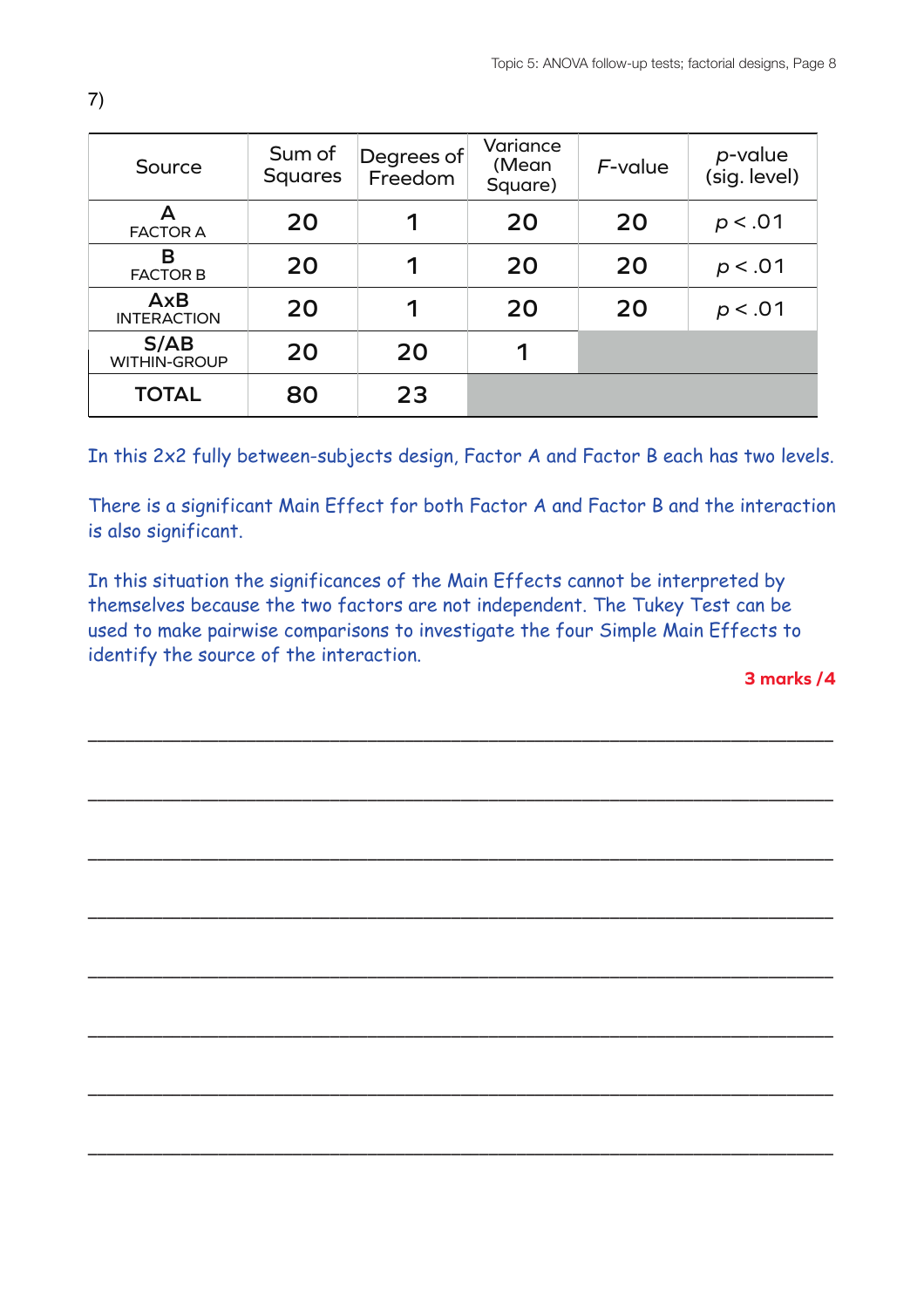### **Topic 5: Analysing 2x2 Fully Between-Subjects ANOVA**

On the next few pages are a series of exercises in which you will be creating data sets and analysing 2x2 interactions. This page is blank for convenience so that each exercise is on facing pages. The first exercise is completed for you so that you can see what is required for each one.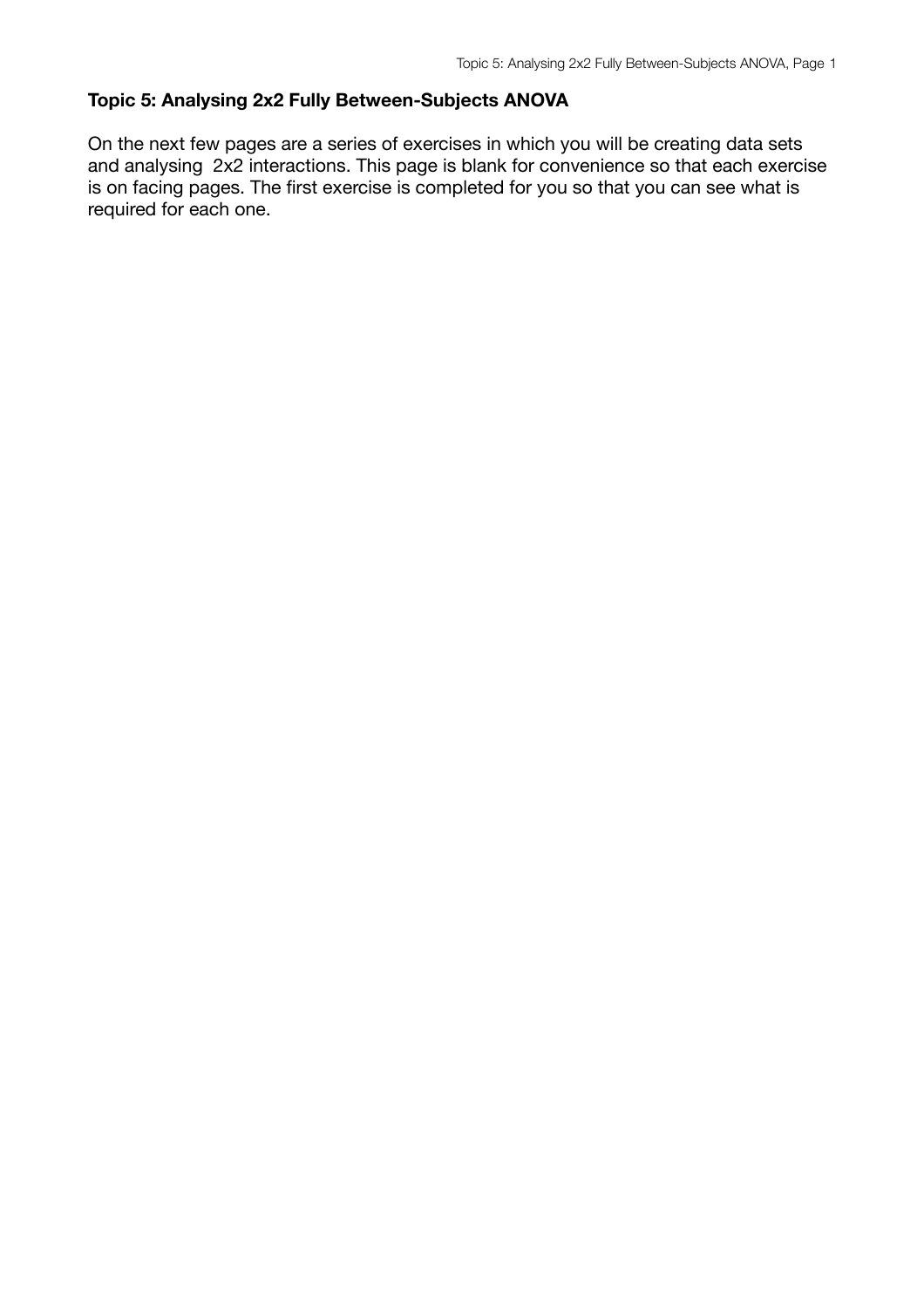# **Creating and analysing a 2x2 fully between-subjects ANOVA (1)**

Below is an empty graph suitable for plotting means. It represents a 2x2 factorial design. Right of each individual graph you are told which of Factor A, Factor B and the interaction should be significant.

a) On the graph you should plot, as clearly as possible, four cell means that will match the pattern of significances specified. *IMPORTANT: you may only choose from the following THREE values for the cell means: they may only be 2, 3, or 4.*



In this experimental design, there are only four scores in each cell, and the exact scores in each cell are determined by the cell means as follows:

For cells with a mean of **2**, the four scores must be **1, 2, 2, and 3**

For cells with a mean of **3**, the four scores must be **2, 3, 3, and 4**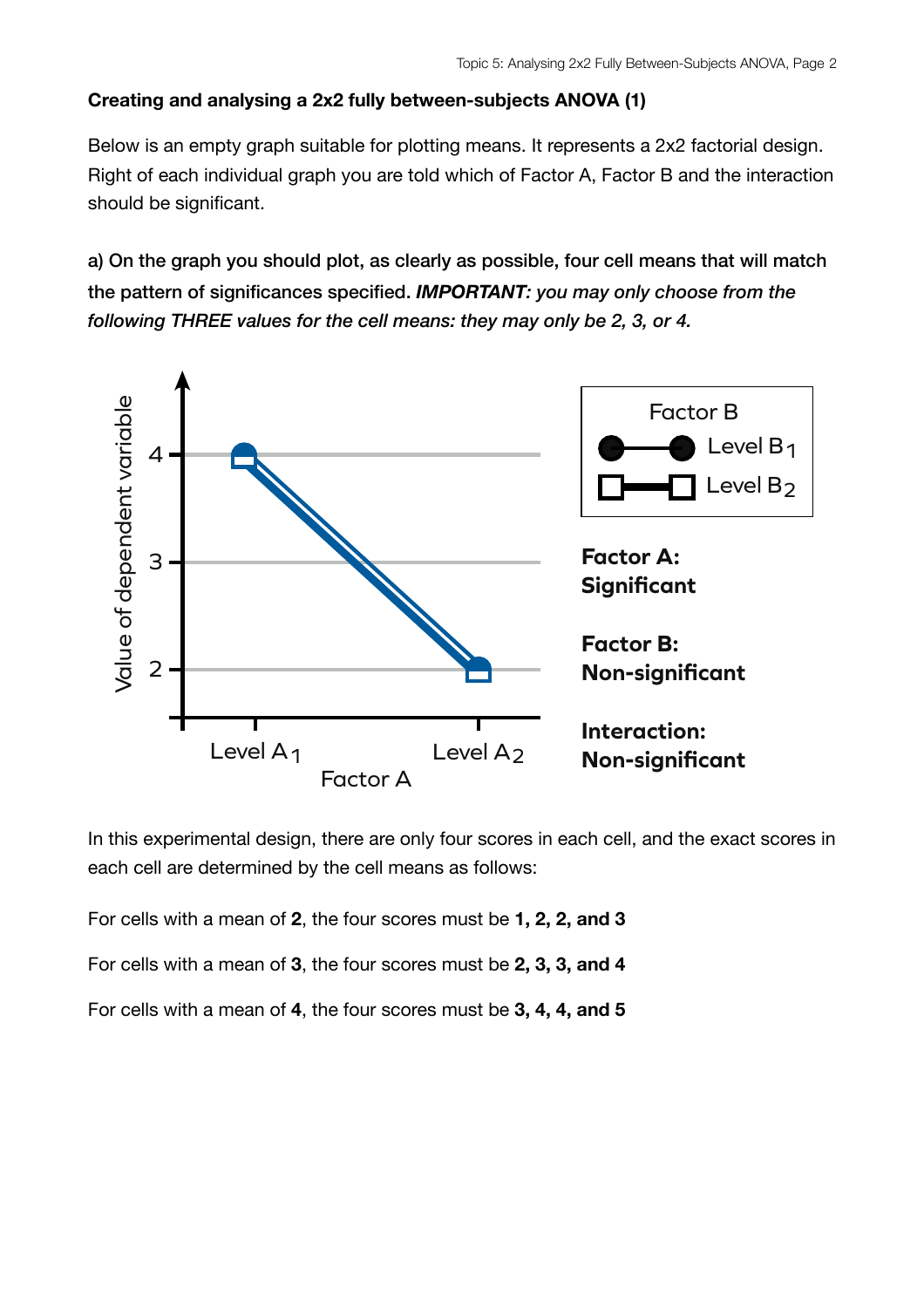|             |                | Level $A_1$ | Level $A_2$                         |  |
|-------------|----------------|-------------|-------------------------------------|--|
| Level $B_1$ | S <sub>1</sub> | 3           | $S_5$<br>1                          |  |
|             | $S_2$          | 4           | $S_6$<br>$\overline{\mathbf{2}}$    |  |
|             | $S_3$          | 4           | $\overline{\mathbf{2}}$<br>$S_7$    |  |
|             | $S_4$          | 5           | $S_8$<br>3                          |  |
| Level $B_2$ | $S_9$          | 3           | $S_{13}$<br>1                       |  |
|             | $S_{10}$       | 4           | $S_{14}$<br>$\overline{\mathbf{2}}$ |  |
|             | $S_{11}$       | 4           | $\overline{\mathbf{2}}$<br>$S_{15}$ |  |
|             | $S_{12}$       | 5           | 3<br>$S_{16}$                       |  |

| Source                           | Sum of<br><b>Squares</b> | Degrees of<br>Freedom | Variance<br>(Mean<br>Square) | $F$ -value | p-value<br>(sig. level) |
|----------------------------------|--------------------------|-----------------------|------------------------------|------------|-------------------------|
| Δ<br><b>FACTOR A</b>             | 16                       | 1                     | 16                           | 24         | p < .01                 |
| B<br><b>FACTOR B</b>             | O                        | 1                     | O                            | 0          | p > .05                 |
| <b>AxB</b><br><b>INTERACTION</b> | O                        | 1                     | 0                            | O          | p > .05                 |
| S/AB<br><b>WITHIN-GROUP</b>      | 8                        | 12                    | $^{2}/_{3}$                  |            |                         |
| <b>TOTAL</b>                     | 24                       | 15                    |                              |            |                         |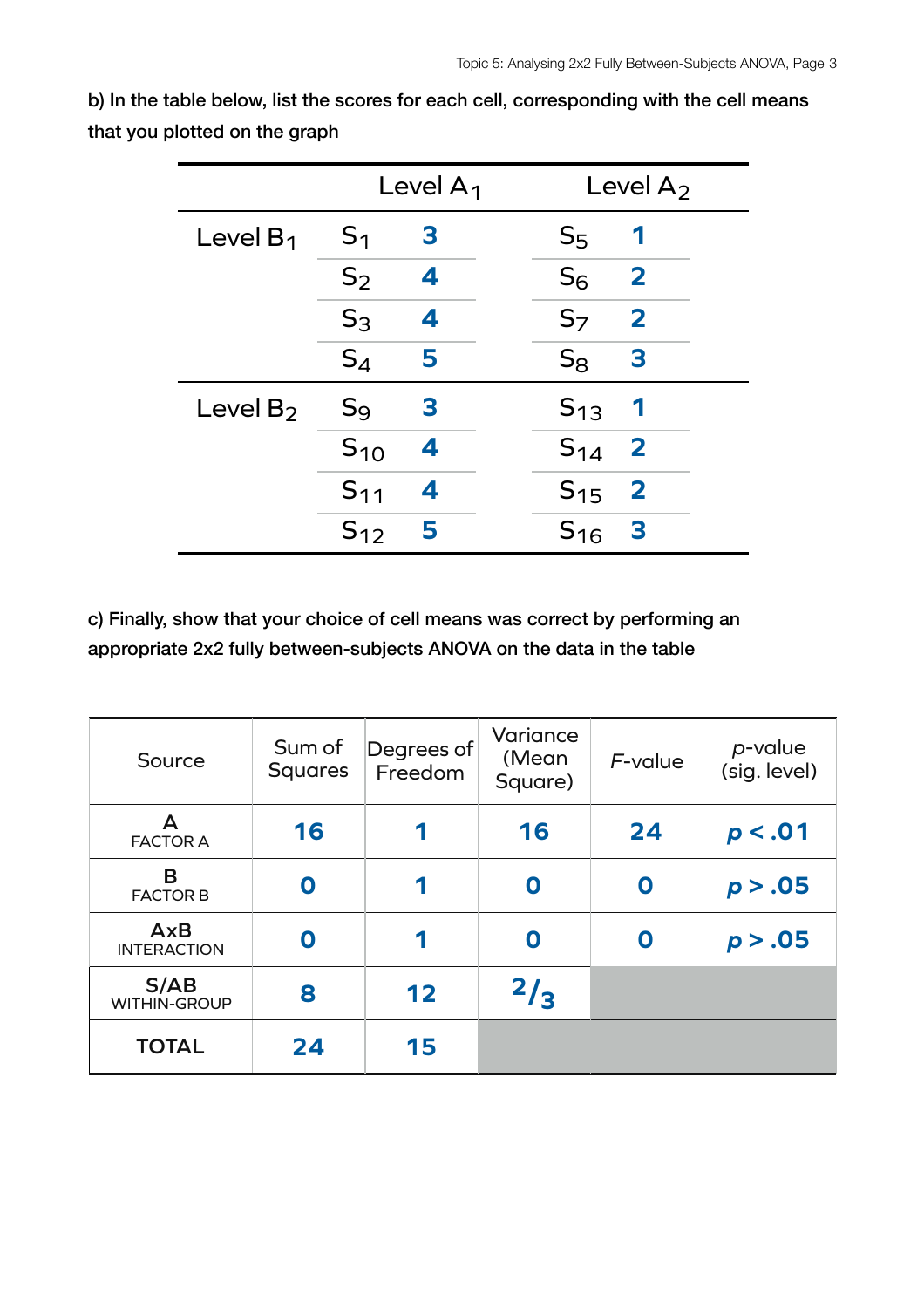# **Creating and analysing a 2x2 fully between-subjects ANOVA (2)**

Below is an empty graph suitable for plotting means. It represents a 2x2 factorial design. Right of each individual graph you are told which of Factor A, Factor B and the interaction should be significant.

a) On the graph you should plot, as clearly as possible, four cell means that will match the pattern of significances specified. *IMPORTANT: you may only choose from the following THREE values for the cell means: they may only be 2, 3, or 4.*



In this experimental design, there are only four scores in each cell, and the exact scores in each cell are determined by the cell means as follows:

For cells with a mean of **2**, the four scores must be **1, 2, 2, and 3**

For cells with a mean of **3**, the four scores must be **2, 3, 3, and 4**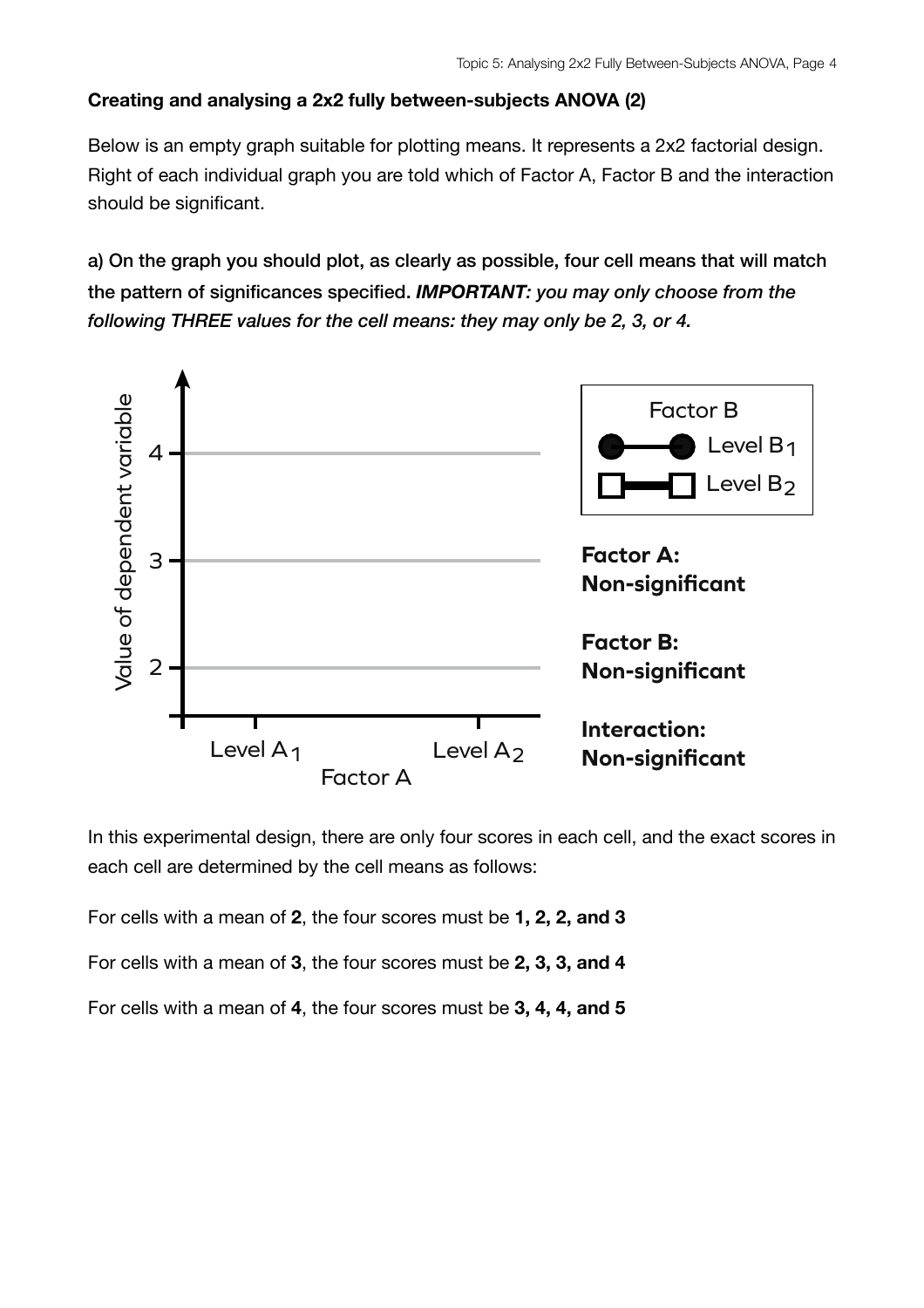|             | Level $A_1$      | Level $A_2$    |
|-------------|------------------|----------------|
| Level $B_1$ | S <sub>1</sub>   | S <sub>5</sub> |
|             | $S_2$            | $S_6$          |
|             | $S_3$            | S <sub>7</sub> |
|             | $S_4$            | $S_8$          |
| Level $B_2$ | $\mathsf{S}_{9}$ | $S_{13}$       |
|             | $S_{10}$         | $S_{14}$       |
|             | $S_{11}$         | $S_{15}$       |
|             | $S_{12}$         | $S_{16}$       |

| Source                           | Sum of<br><b>Squares</b> | Degrees of<br>Freedom | Variance<br>(Mean<br>Square) | $F$ -value | p-value<br>(sig. level) |
|----------------------------------|--------------------------|-----------------------|------------------------------|------------|-------------------------|
| А<br><b>FACTOR A</b>             |                          |                       |                              |            |                         |
| B<br><b>FACTOR B</b>             |                          |                       |                              |            |                         |
| <b>AxB</b><br><b>INTERACTION</b> |                          |                       |                              |            |                         |
| S/AB<br>WITHIN-GROUP             |                          |                       |                              |            |                         |
| <b>TOTAL</b>                     |                          |                       |                              |            |                         |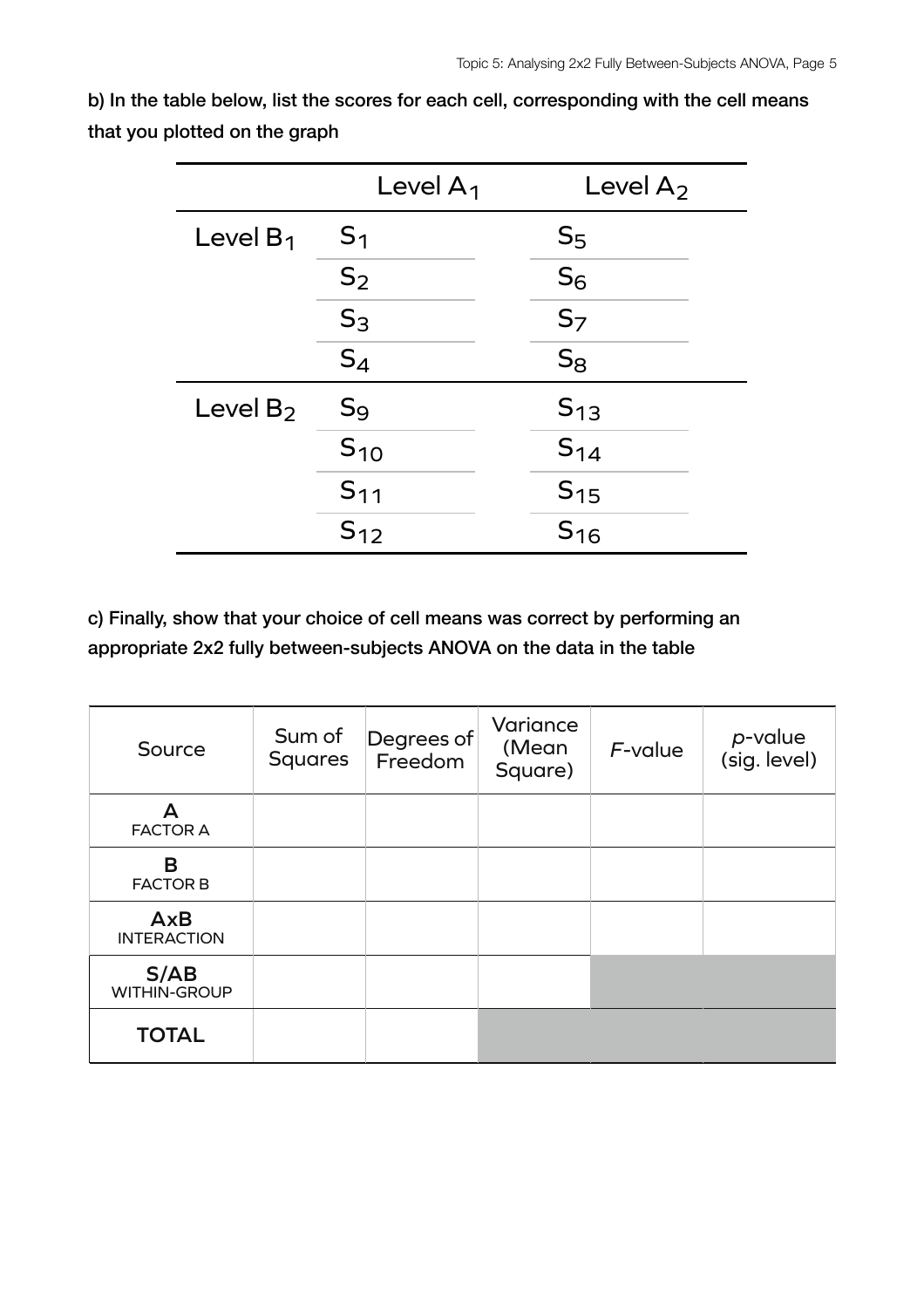# **Creating and analysing a 2x2 fully between-subjects ANOVA (3)**

Below is an empty graph suitable for plotting means. It represents a 2x2 factorial design. Right of each individual graph you are told which of Factor A, Factor B and the interaction should be significant.

a) On the graph you should plot, as clearly as possible, four cell means that will match the pattern of significances specified. *IMPORTANT: you may only choose from the following THREE values for the cell means: they may only be 2, 3, or 4.*



In this experimental design, there are only four scores in each cell, and the exact scores in each cell are determined by the cell means as follows:

For cells with a mean of **2**, the four scores must be **1, 2, 2, and 3**

For cells with a mean of **3**, the four scores must be **2, 3, 3, and 4**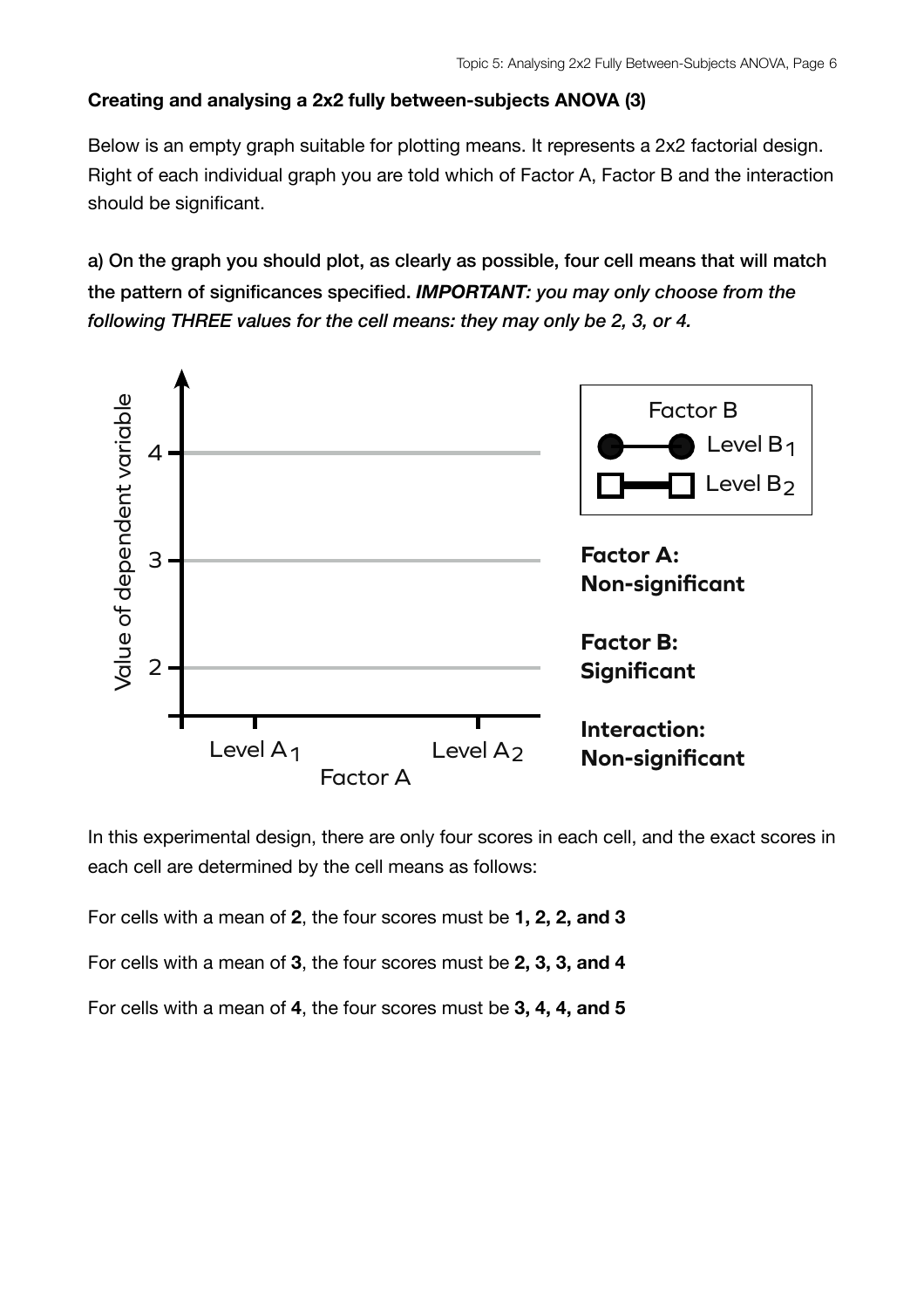|             | Level $A_1$      | Level $A_2$    |
|-------------|------------------|----------------|
| Level $B_1$ | S <sub>1</sub>   | $S_{5}$        |
|             | $S_2$            | $S_6$          |
|             | S <sub>3</sub>   | S <sub>7</sub> |
|             | $S_4$            | $S_8$          |
| Level $B_2$ | $\mathsf{S}_{9}$ | $S_{13}$       |
|             | $S_{10}$         | $S_{14}$       |
|             | $S_{11}$         | $S_{15}$       |
|             | $S_{12}$         | $S_{16}$       |

| Source                           | Sum of<br><b>Squares</b> | Degrees of<br>Freedom | Variance<br>(Mean<br>Square) | $F$ -value | p-value<br>(sig. level) |
|----------------------------------|--------------------------|-----------------------|------------------------------|------------|-------------------------|
| А<br><b>FACTOR A</b>             |                          |                       |                              |            |                         |
| B<br><b>FACTOR B</b>             |                          |                       |                              |            |                         |
| <b>AxB</b><br><b>INTERACTION</b> |                          |                       |                              |            |                         |
| S/AB<br>WITHIN-GROUP             |                          |                       |                              |            |                         |
| <b>TOTAL</b>                     |                          |                       |                              |            |                         |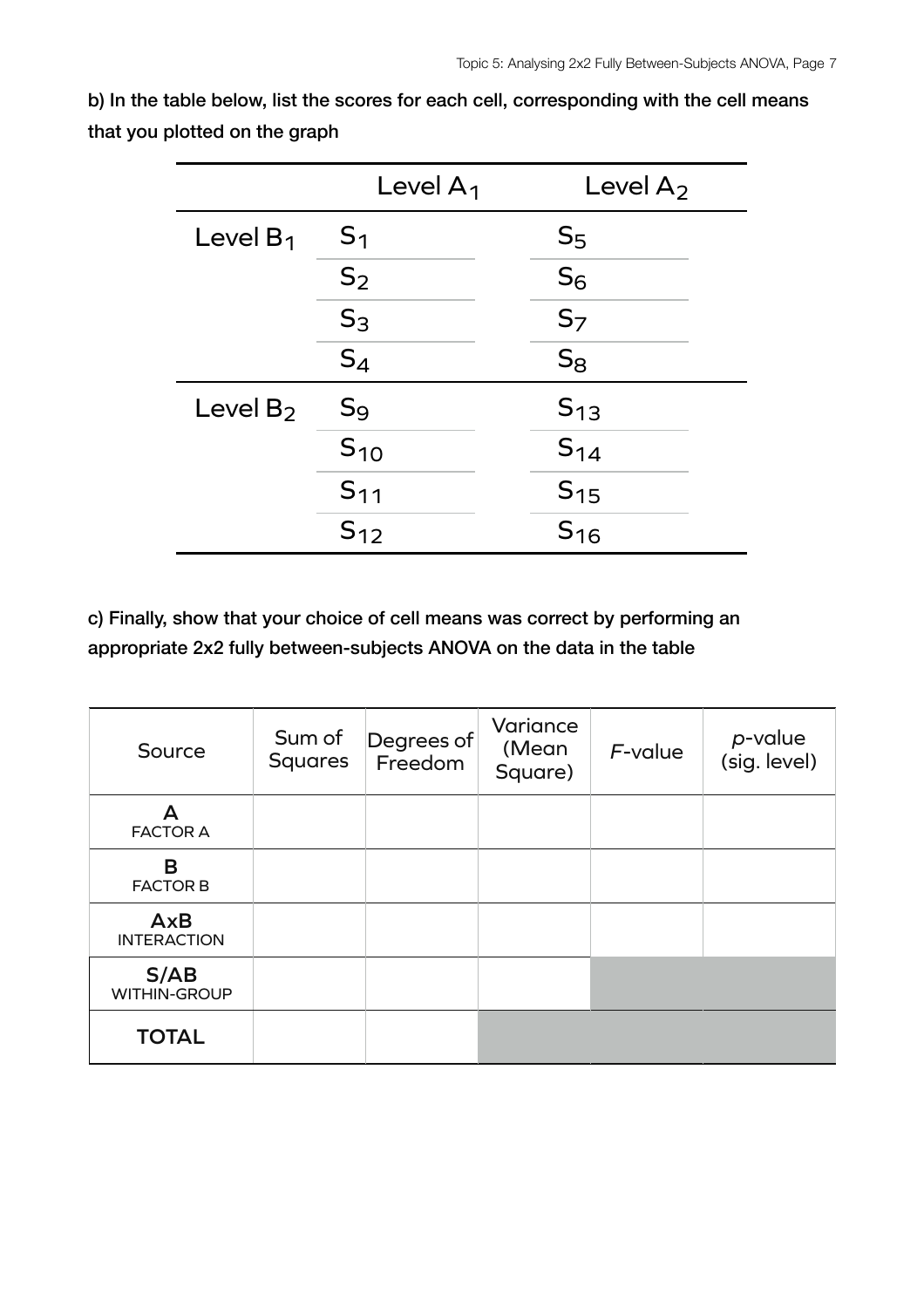## **Creating and analysing a 2x2 fully between-subjects ANOVA (4)**

Below is an empty graph suitable for plotting means. It represents a 2x2 factorial design. Right of each individual graph you are told which of Factor A, Factor B and the interaction



should be significant.

a) On the graph you should plot, as clearly as possible, four cell means that will match the pattern of significances specified. *IMPORTANT: you may only choose from the following THREE values for the cell means: they may only be 2, 3, or 4.* In this experimental design, there are only four scores in each cell, and the exact scores in

each cell are determined by the cell means as follows:

For cells with a mean of **2**, the four scores must be **1, 2, 2, and 3**

For cells with a mean of **3**, the four scores must be **2, 3, 3, and 4**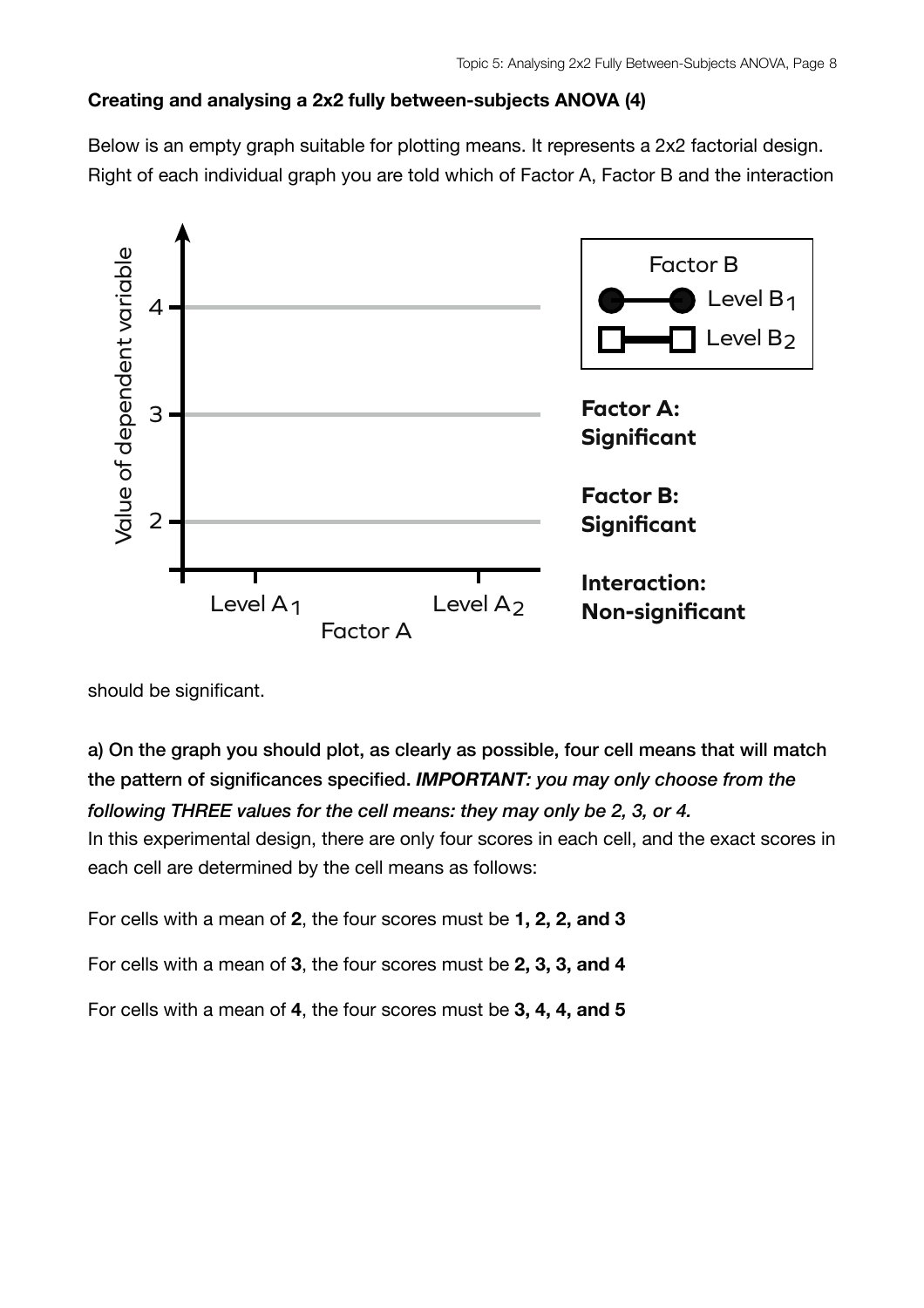|             | Level $A_1$      | Level $A_2$    |
|-------------|------------------|----------------|
| Level $B_1$ | S <sub>1</sub>   | S <sub>5</sub> |
|             | $S_2$            | $S_6$          |
|             | $S_3$            | S <sub>7</sub> |
|             | $S_4$            | $S_8$          |
| Level $B_2$ | $\mathsf{S}_{9}$ | $S_{13}$       |
|             | $S_{10}$         | $S_{14}$       |
|             | $S_{11}$         | $S_{15}$       |
|             | $S_{12}$         | $S_{16}$       |

| Source                           | Sum of<br><b>Squares</b> | Degrees of<br>Freedom | Variance<br>(Mean)<br>Square) | $F$ -value | p-value<br>(sig. level) |
|----------------------------------|--------------------------|-----------------------|-------------------------------|------------|-------------------------|
| А<br><b>FACTOR A</b>             |                          |                       |                               |            |                         |
| B<br><b>FACTOR B</b>             |                          |                       |                               |            |                         |
| <b>AxB</b><br><b>INTERACTION</b> |                          |                       |                               |            |                         |
| S/AB<br><b>WITHIN-GROUP</b>      |                          |                       |                               |            |                         |
| <b>TOTAL</b>                     |                          |                       |                               |            |                         |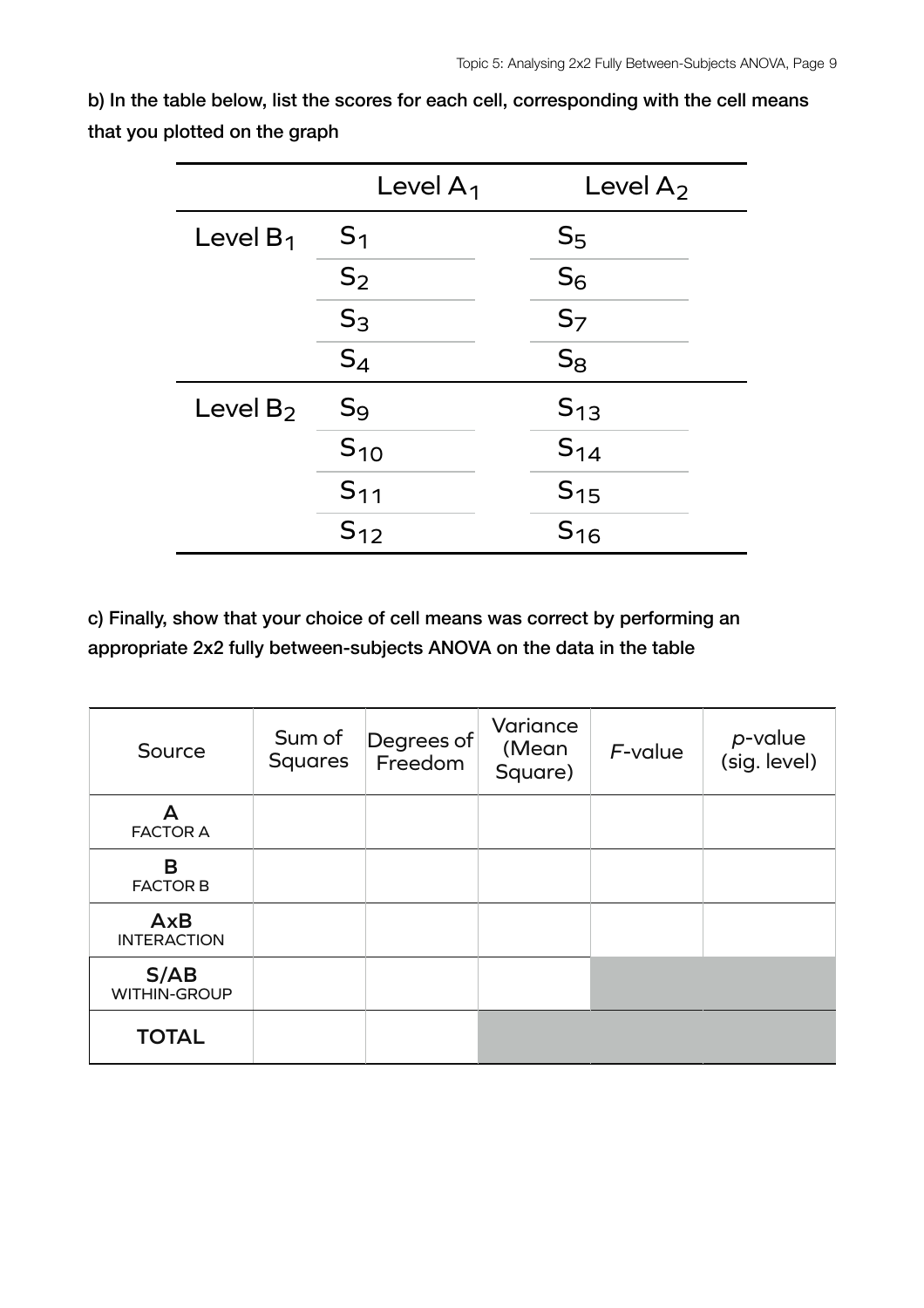### **Creating and analysing a 2x2 fully between-subjects ANOVA (5)**

Below is an empty graph suitable for plotting means. It represents a 2x2 factorial design. Right of each individual graph you are told which of Factor A, Factor B and the interaction should be significant.

a) On the graph you should plot, as clearly as possible, four cell means that will match the pattern of significances specified. *IMPORTANT: you may only choose from the following THREE values for the cell means: they may only be 2, 3, or 4.*



In this experimental design, there are only four scores in each cell, and the exact scores in each cell are determined by the cell means as follows:

For cells with a mean of **2**, the four scores must be **1, 2, 2, and 3**

For cells with a mean of **3**, the four scores must be **2, 3, 3, and 4**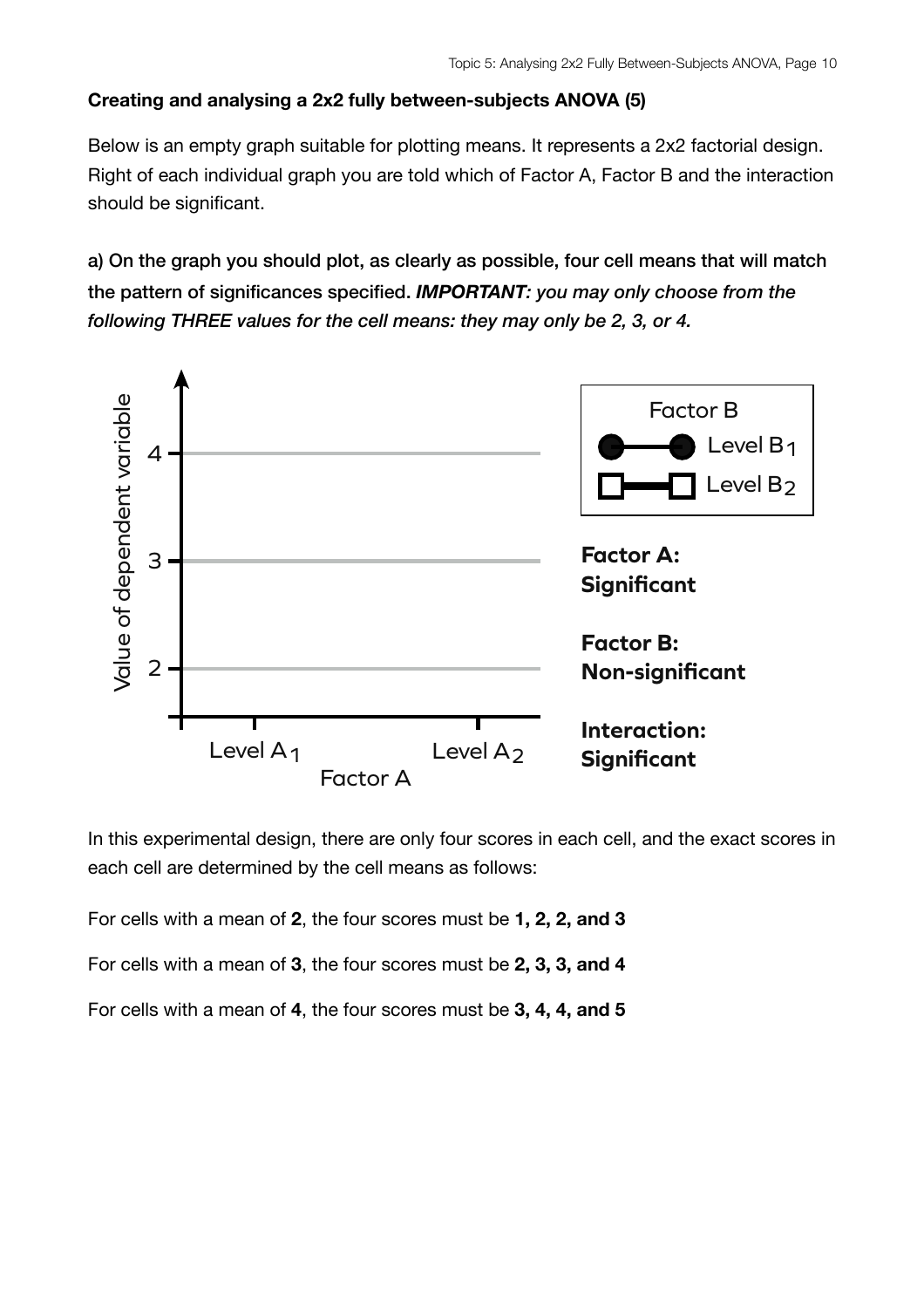|             | Level $A_1$    | Level $A_2$    |
|-------------|----------------|----------------|
| Level $B_1$ | $S_1$          | S <sub>5</sub> |
|             | $S_2$          | $S_6$          |
|             | S <sub>3</sub> | S <sub>7</sub> |
|             | $S_4$          | $S_8$          |
| Level $B_2$ | $S_9$          | $S_{13}$       |
|             | $S_{10}$       | $S_{14}$       |
|             | $S_{11}$       | $S_{15}$       |
|             | $S_{12}$       | $S_{16}$       |

| Source                           | Sum of<br><b>Squares</b> | Degrees of<br>Freedom | Variance<br>(Mean<br>Square) | $F$ -value | p-value<br>(sig. level) |
|----------------------------------|--------------------------|-----------------------|------------------------------|------------|-------------------------|
| А<br><b>FACTOR A</b>             |                          |                       |                              |            |                         |
| B<br><b>FACTOR B</b>             |                          |                       |                              |            |                         |
| <b>AxB</b><br><b>INTERACTION</b> |                          |                       |                              |            |                         |
| S/AB<br>WITHIN-GROUP             |                          |                       |                              |            |                         |
| <b>TOTAL</b>                     |                          |                       |                              |            |                         |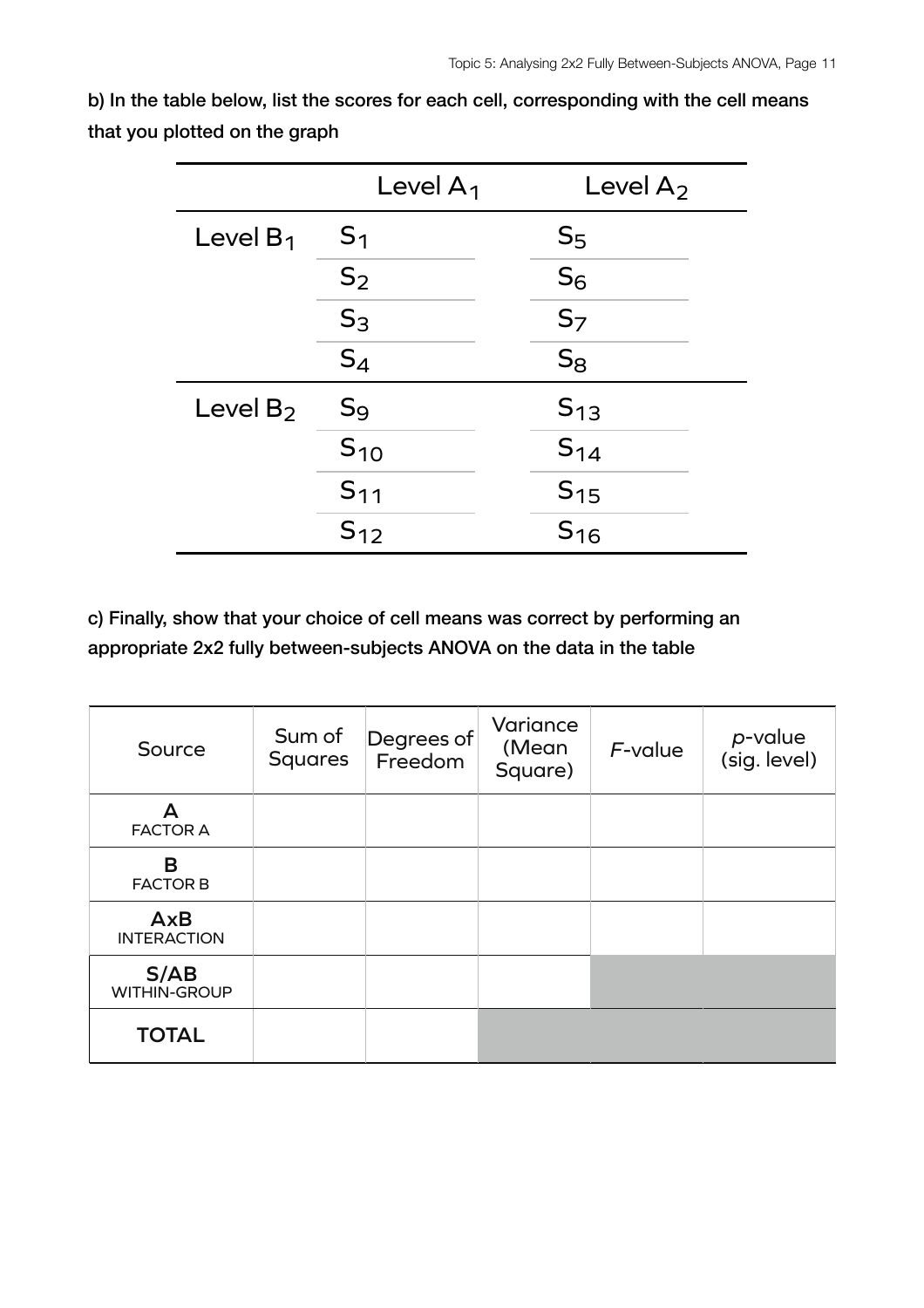### **Creating and analysing a 2x2 fully between-subjects ANOVA (6)**

Below is an empty graph suitable for plotting means. It represents a 2x2 factorial design. Right of each individual graph you are told which of Factor A, Factor B and the interaction should be significant.

a) On the graph you should plot, as clearly as possible, four cell means that will match the pattern of significances specified. *IMPORTANT: you may only choose from the following THREE values for the cell means: they may only be 2, 3, or 4.*



In this experimental design, there are only four scores in each cell, and the exact scores in each cell are determined by the cell means as follows:

For cells with a mean of **2**, the four scores must be **1, 2, 2, and 3**

For cells with a mean of **3**, the four scores must be **2, 3, 3, and 4**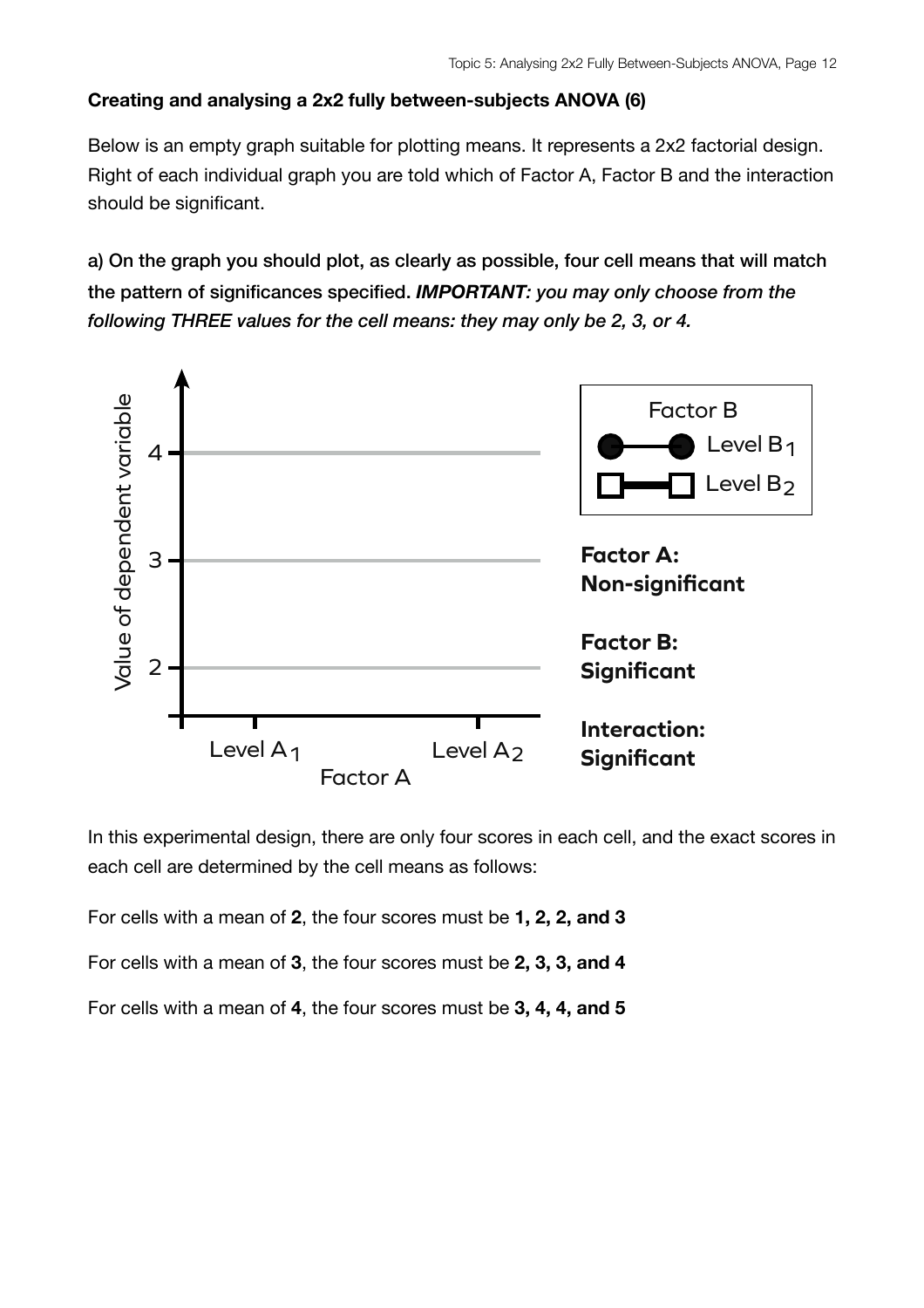|             | Level $A_1$ | Level $A_2$    |
|-------------|-------------|----------------|
| Level $B_1$ | $S_1$       | S <sub>5</sub> |
|             | $S_2$       | $S_6$          |
|             | $S_3$       | S <sub>7</sub> |
|             | $S_4$       | $S_8$          |
| Level $B_2$ | $S_9$       | $S_{13}$       |
|             | $S_{10}$    | $S_{14}$       |
|             | $S_{11}$    | $S_{15}$       |
|             | $S_{12}$    | $S_{16}$       |

| Source                           | Sum of<br><b>Squares</b> | Degrees of<br>Freedom | Variance<br>(Mean<br>Square) | $F$ -value | p-value<br>(sig. level) |
|----------------------------------|--------------------------|-----------------------|------------------------------|------------|-------------------------|
| А<br><b>FACTOR A</b>             |                          |                       |                              |            |                         |
| B<br><b>FACTOR B</b>             |                          |                       |                              |            |                         |
| <b>AxB</b><br><b>INTERACTION</b> |                          |                       |                              |            |                         |
| S/AB<br>WITHIN-GROUP             |                          |                       |                              |            |                         |
| <b>TOTAL</b>                     |                          |                       |                              |            |                         |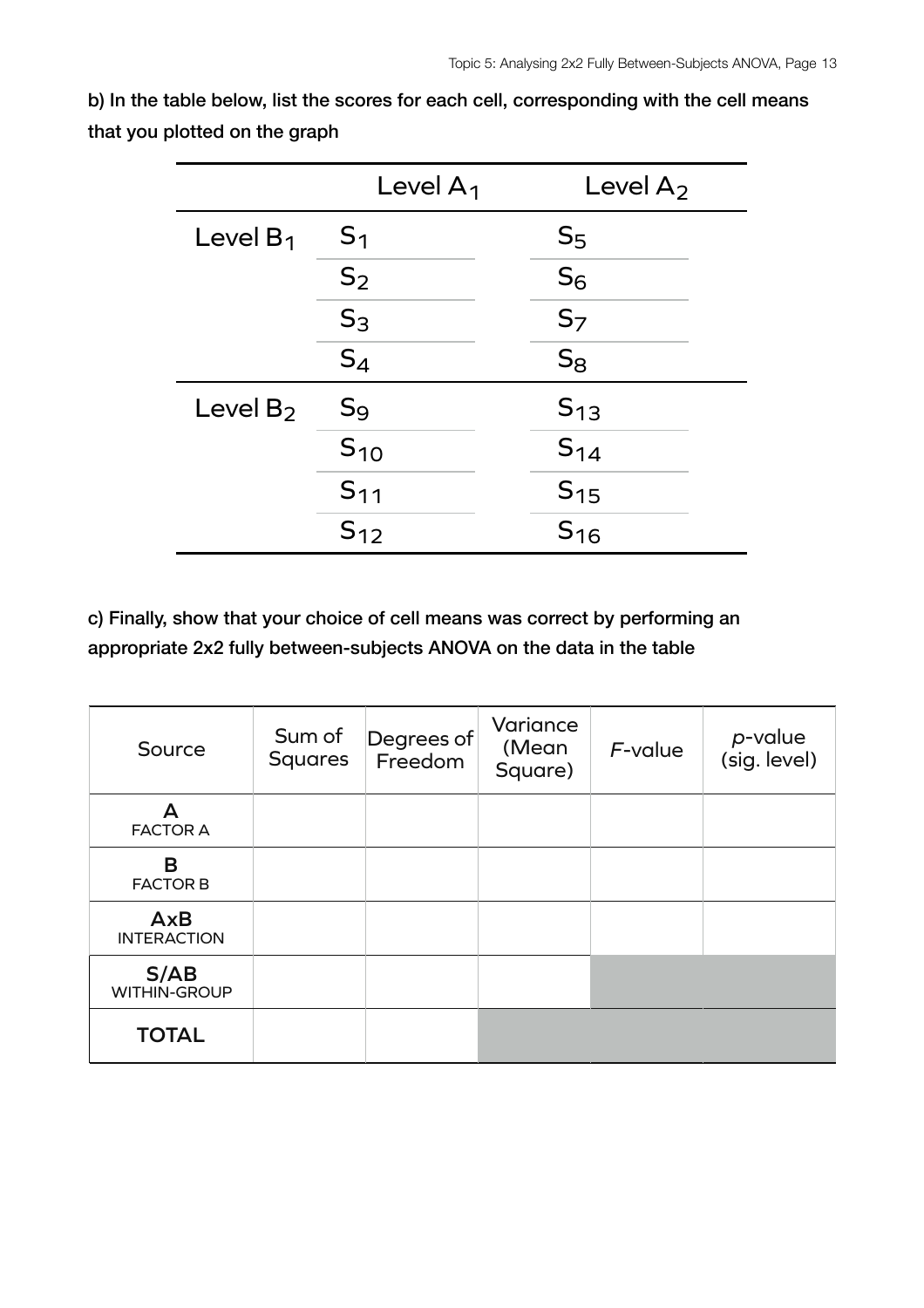## **Creating and analysing a 2x2 fully between-subjects ANOVA (7)**

Below is an empty graph suitable for plotting means. It represents a 2x2 factorial design. Right of each individual graph you are told which of Factor A, Factor B and the interaction should be significant.

a) On the graph you should plot, as clearly as possible, four cell means that will match the pattern of significances specified. *IMPORTANT: you may only choose from the following THREE values for the cell means: they may only be 2, 3, or 4.*



In this experimental design, there are only four scores in each cell, and the exact scores in each cell are determined by the cell means as follows:

For cells with a mean of **2**, the four scores must be **1, 2, 2, and 3**

For cells with a mean of **3**, the four scores must be **2, 3, 3, and 4**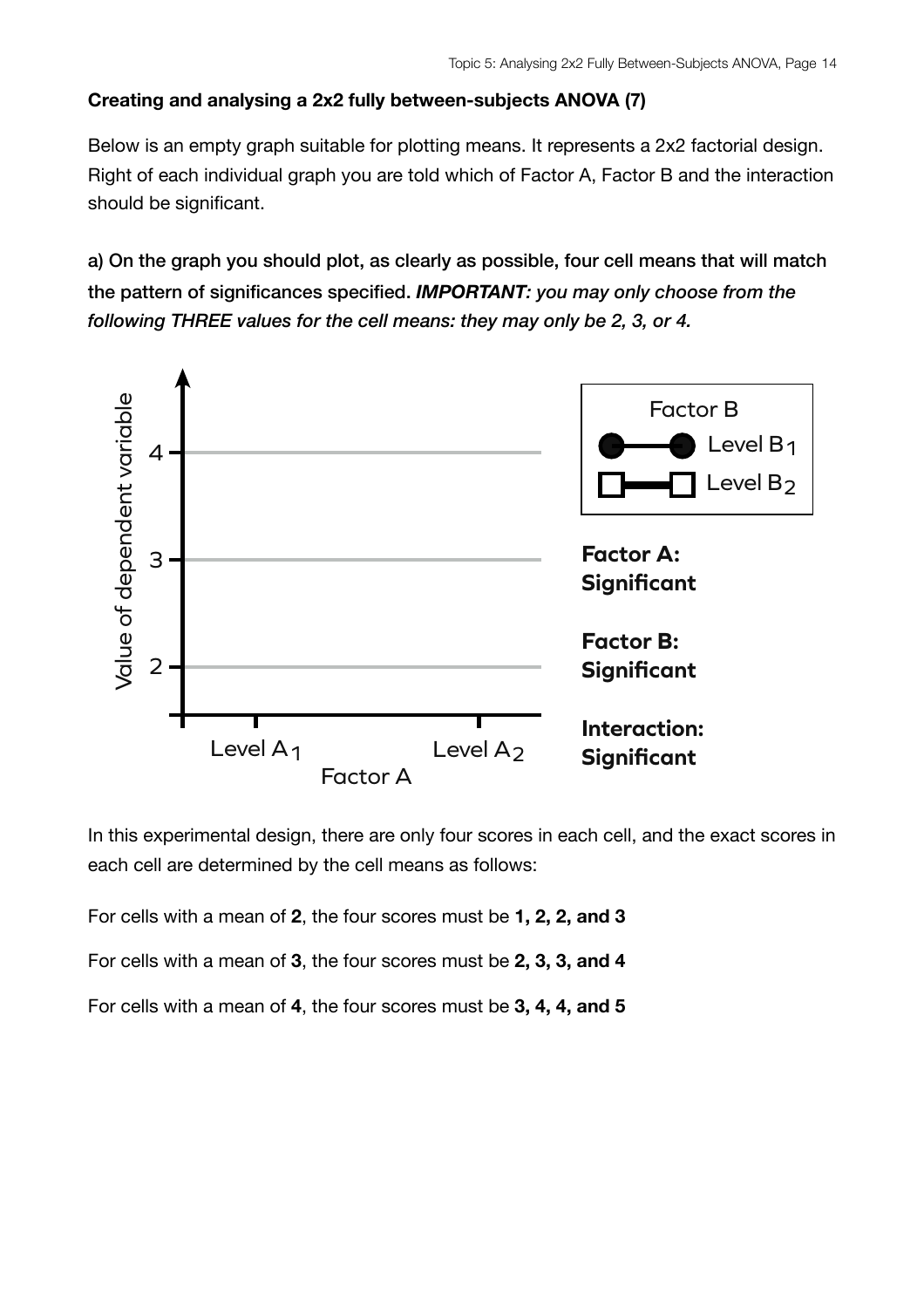|             | Level $A_1$ | Level $A_2$    |
|-------------|-------------|----------------|
| Level $B_1$ | $S_1$       | S <sub>5</sub> |
|             | $S_2$       | $S_6$          |
|             | $S_3$       | S <sub>7</sub> |
|             | $S_4$       | $S_8$          |
| Level $B_2$ | $S_9$       | $S_{13}$       |
|             | $S_{10}$    | $S_{14}$       |
|             | $S_{11}$    | $S_{15}$       |
|             | $S_{12}$    | $S_{16}$       |

| Source                           | Sum of<br><b>Squares</b> | Degrees of<br>Freedom | Variance<br>(Mean<br>Square) | $F$ -value | p-value<br>(sig. level) |
|----------------------------------|--------------------------|-----------------------|------------------------------|------------|-------------------------|
| А<br><b>FACTOR A</b>             |                          |                       |                              |            |                         |
| B<br><b>FACTOR B</b>             |                          |                       |                              |            |                         |
| <b>AxB</b><br><b>INTERACTION</b> |                          |                       |                              |            |                         |
| S/AB<br>WITHIN-GROUP             |                          |                       |                              |            |                         |
| <b>TOTAL</b>                     |                          |                       |                              |            |                         |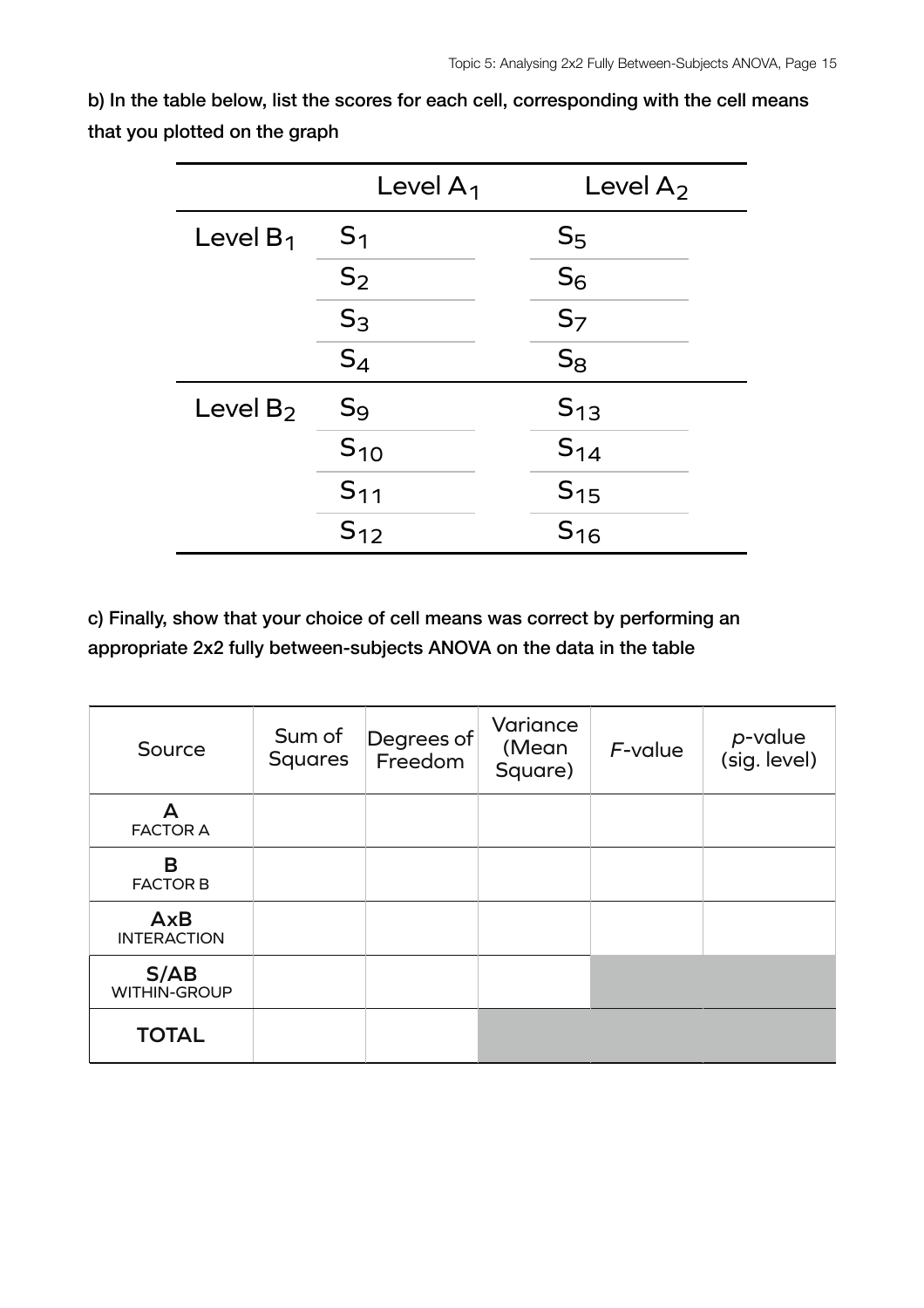### **Creating and analysing a 2x2 fully between-subjects ANOVA (8)**

Below is an empty graph suitable for plotting means. It represents a 2x2 factorial design. Right of each individual graph you are told which of Factor A, Factor B and the interaction should be significant.

a) On the graph you should plot, as clearly as possible, four cell means that will match the pattern of significances specified. *IMPORTANT: you may only choose from the following THREE values for the cell means: they may only be 2, 3, or 4.*



In this experimental design, there are only four scores in each cell, and the exact scores in each cell are determined by the cell means as follows:

For cells with a mean of **2**, the four scores must be **1, 2, 2, and 3**

For cells with a mean of **3**, the four scores must be **2, 3, 3, and 4**